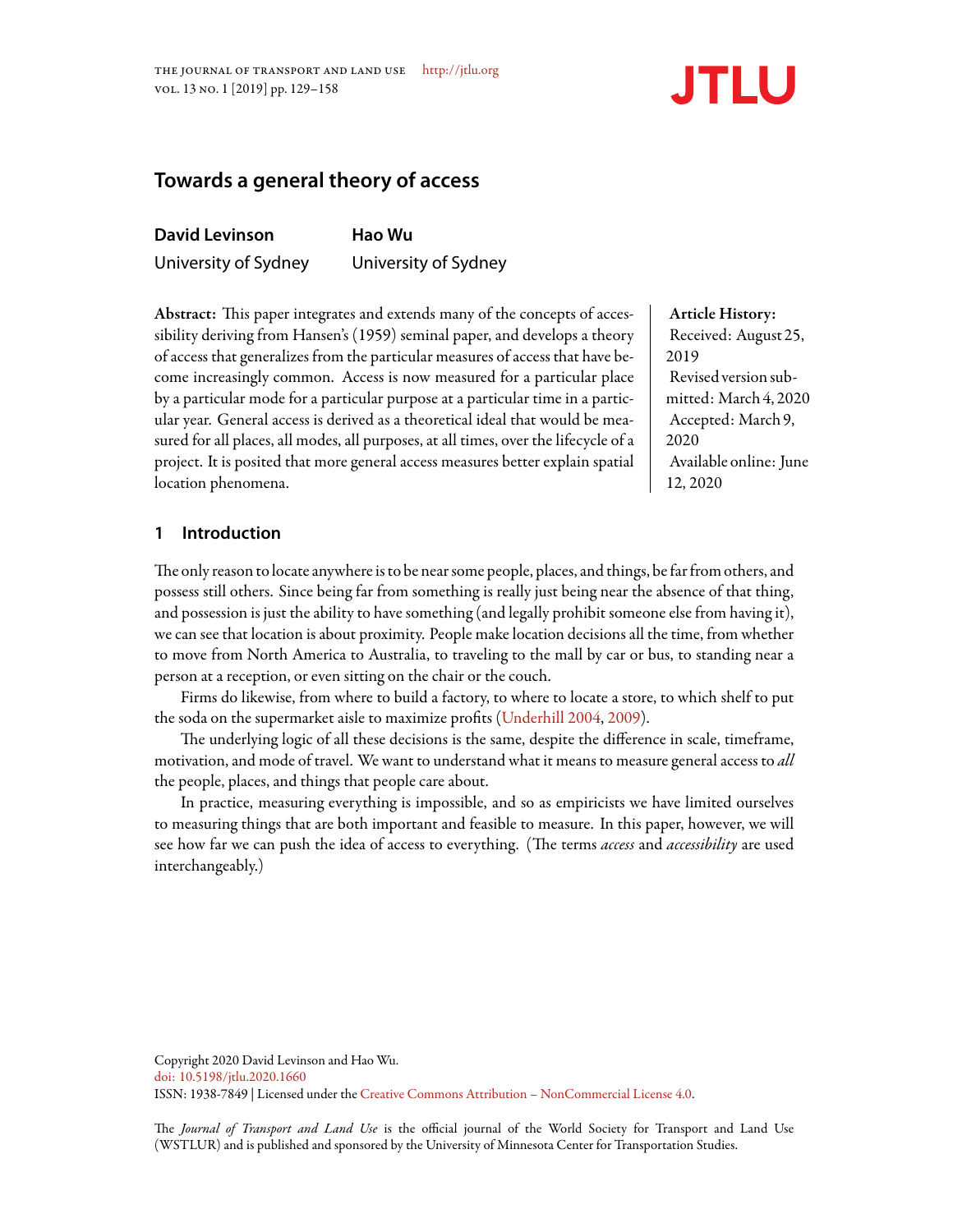The evidence we have for access explaining location decisions is vast. We list some of the key observations which are largely explained by access here, with a few of the many references supporting the relationship. Access explains much of the variation in: Commuting Time([Levinson](#page-26-0) [1998](#page-26-0); [Van](#page-29-0)[dersmissen](#page-29-0) *et al.* [2003](#page-29-0); [Wang](#page-29-1) [2000](#page-29-1)), Employment Rates([Ihlanfeldt and Sjoquist](#page-26-1) [1990](#page-26-1); [O'Regan and](#page-27-0) [uigley](#page-27-0) [1999](#page-27-0); [Shen](#page-28-2) [1998](#page-28-2)), Mode Shares [\(Kockelman](#page-26-2) [1997](#page-26-2); [Moniruzzaman and Páez](#page-27-1) [2012;](#page-27-1) [Owen](#page-27-2) [and Levinson](#page-27-2) [2015](#page-27-2)), Real Estate Prices and Density([Iacono and Levinson](#page-26-3) [2017;](#page-26-3) Shin *[et al.](#page-28-3)* [2007](#page-28-3); [Srour](#page-28-4) *et al.* [2002\)](#page-28-4), Incomes and Productivity [\(Cervero](#page-24-0) [2001;](#page-24-0) [Deng](#page-24-1) [2013](#page-24-1); [Melo](#page-27-3) *et al.* [2017](#page-27-3)), and Investment Decisions [\(Levinson](#page-26-4) [2007;](#page-26-4) [Levinson](#page-26-5) *et al.* [2015](#page-26-5)).

Cities exist because people want to be near each other, so residents and workers don't have to travel as far to engage in routine activity, possessing what economists call economies of agglomeration. Physical infrastructure networks exist to connect within and between places faster than travel over the unimproved landscape. While travel on a network may be less direct (longer distance, more circuitous) than traveling 'as the crow flies,' it is alsofaster, or else why do it. People pay a premium to be in locations with greater access to the things (people, opportunities) they care about, to save time and spend less on travel, and to be more productive and earn more, all else equal.

The use of access to measure the performance of cities and networks has grown in recent years. While *mobility* measures the ease of moving on the network, *accessibility* measures the ease of reaching valued destinations. It thus considers both mobility on the network and the spatial distribution of the places people want to visit.

We refer to *access* in its geographical sense, though it has related meanings in the disability community: for instance, continuing with transport examples, is a bus accessible to someone in a wheelchair, or is the user interface on the walk signal actuator accessible for someone with poor vision?

With the explosion of big data, in particular continuously measured travel times from global positioning system (GPS) units in mobile phones and vehicles, automatic vehicle location (AVL) systems, standardized transit network representations in the standardized General Transit Feed Specification (GTFS) format, the OpenStreetMap project, satellite imagery, among others, all capable of being systematically mapped in geographic information systems, it is increasingly feasible to observe, measure, and monitor access in real-time. Coupled with increasingly precise computations from travel models which have long been available, and far more detailed digital representations of cities, access is becoming a standard output of transport applications, and should be a standard input into transport decision-making.

The work is titled *Towards a General Theory of Access*. There are three main words there:

- *• General*, rather than specific, means we want to explain this broadly, not just under special circumstances;
- *Theory*, rather than practice, means we are interested as much in the idea as in operational questions. There is a forthcoming *Transport Accessibility Manual* which considers how to operationalize measures of access; and
- *• Access*, rather than anything else.

Theory has different meanings to different people. We adopt the [National Academy of Sciences](#page-27-4) [\(1999\)](#page-27-4) defintion:

"a well-substantiated explanation of some aspect of the natural world, based on a body of facts that have been repeatedly confirmed through observation and experiment."

So there are two main aspects:

- *•* Our general theory of access must explain afeature of the natural world (here we take the natural world to be location behavior).
- *•* Our theory must be consistent with observations.

As noted above, there is a wealth of evidence that partial measures of access (access to particular destinations at particular times by particular modes measured in particular ways) explain much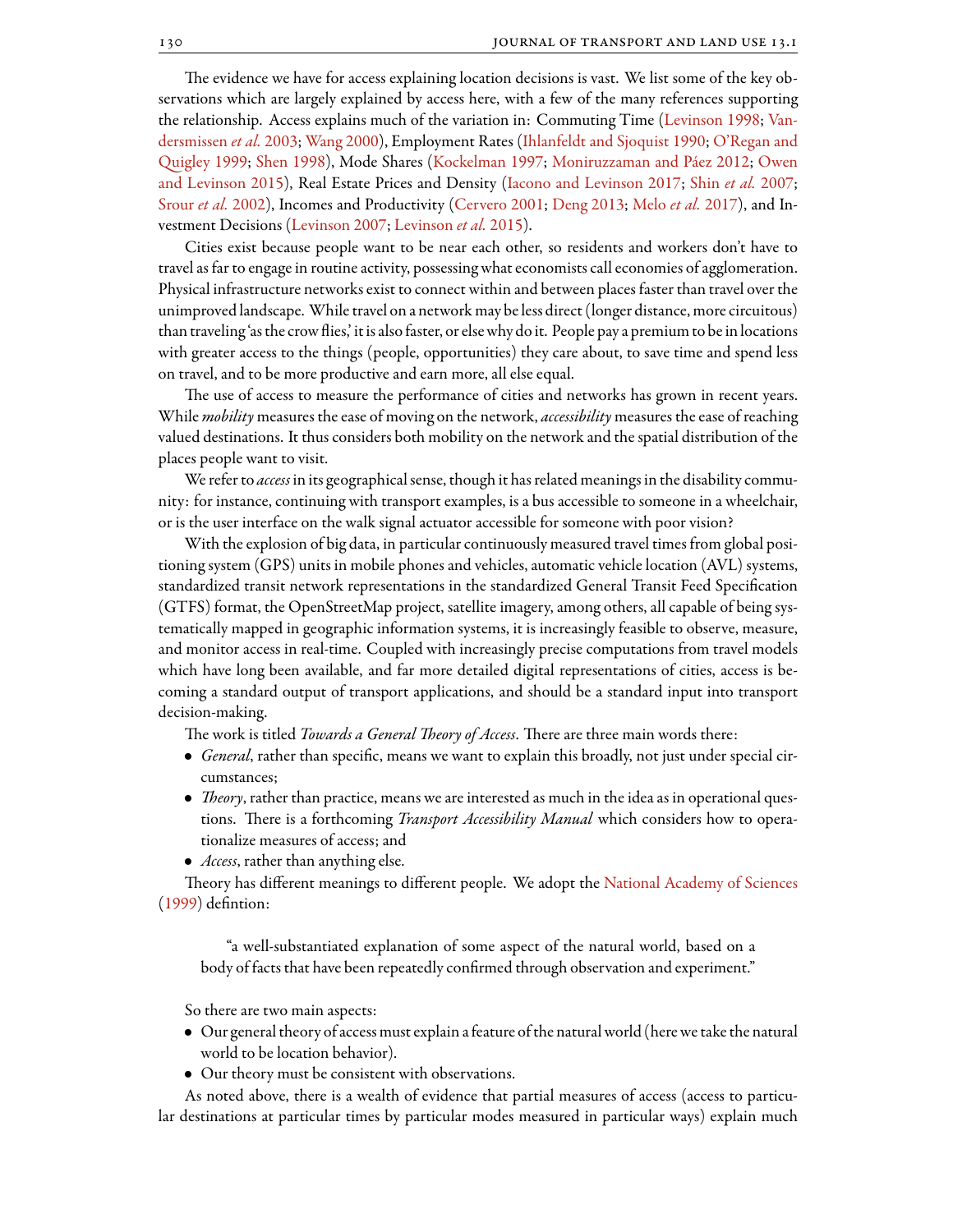about location. Nevertheless partial measures have come under increased scrutiny and criticism([Miller](#page-27-5) [2018](#page-27-5)). While we can never prove, in Popperian, falsificationist sense [\(Popper](#page-28-5) [1962\)](#page-28-5), that a general and complete measure of access will explain everything about location, the general theory of access generates the hypothesis that a more general and complete measure of access will explain more about some location-based question than a less complete, more partial measure of access. Here we explore what a complete measure looks like.

To be clear, this is not a review paper, of which there are a few.([El-Geneidy and Levinson](#page-25-0) [2006;](#page-25-0) [Geurs and Van Wee](#page-25-1) [2004](#page-25-1); [Niemeier](#page-27-6) [1997](#page-27-6); [Wu and Levinson](#page-29-2) [2020](#page-29-2)).

Although many ideas are covered and cited here, many are excluded as theyfollow different branches of understanding access. We are considering location-based accessfrom a place, that is its classic geography sense. If the place is small enough, it uniquely represents a person at that place. A time-geography approach follows a person across space, and measures place-based access at different places across a time-space path, those different accesses at different places undoubtedly shape the choices individuals make across the day, and give insights by combining access in new ways.

A utility-based approach allows comparison of various places for various trip purposes and modes based on similar inputs, but weight those inputs based on a statistical estimation of what individual weights best explain a particular travel choice (e.g., mode, destination). A utility-based approach and location-based approach can be equivalent under specific assumptions [\(Wu and Levinson](#page-29-2) [2020\)](#page-29-2), and offers an approach for combining the access provided by particular modes or across different activity types.

This paper provides systematic development of new ideas in what is referred to in the literature as location-based accessibility that follow from the*explicit* presentation of the underlying logic of general access in [subsection 2.3](#page-3-0). We lay these out in a building blocks manner both to systematize what we know, but also identify lacuna in our knowledge.

In the next sections we discuss what it means to measure *general access*. We discuss the different dimensions of access, starting with the question of 'where', [\(section 2](#page-2-0)), and define explicitly what we mean by access for one particularly useful and widely employed class of measurement *primal access*. Wediscuss impedances ([section 3](#page-4-0)) and combining isochrones [\(section 4\)](#page-7-0). We then proceed to systematically relax the embedded assumptions about time-of-day [\(section 5](#page-10-0)), activities [\(section 6\)](#page-11-0), modes ([section 7](#page-16-0)), and groups([section 8](#page-18-0)). We generalize the explicit representations of access([section 9](#page-19-0)). Finally, we extend that by considering access over the lifecycle of a project or place [\(section 10\)](#page-19-1). We conclude [\(section 11](#page-20-0)) by identifying some gaps and issues for further development.

# <span id="page-2-0"></span>**2 Where**

We start with *where* (*i*). Where is the access being measured? We divide space into smaller units of geography (at the limit, every point; or every person, as per time-geography([Miller](#page-27-7) [1991](#page-27-7)); more practically for application, every parcel or building or street block or Census block group, or transport analysis zone), which we denote as  $(i)$ . We then measure access  $(A_i)$  for that place.

### <span id="page-2-1"></span>**2.1 Hansen's Access**

We solve for how many destination opportunities  $(O)$  (see [subsection 6.1](#page-12-0)) can be reached from origin *i* constrained by some cost measure  $(f(C_{i})$  (see [section 3](#page-4-0)).

This gives us what has been called the *Hansen Accessibility* measure after its developer [\(Hansen](#page-25-2) [1959](#page-25-2)). We refer to this as a*Primal Access*measure, to contrast with the*Dual Access*measure as described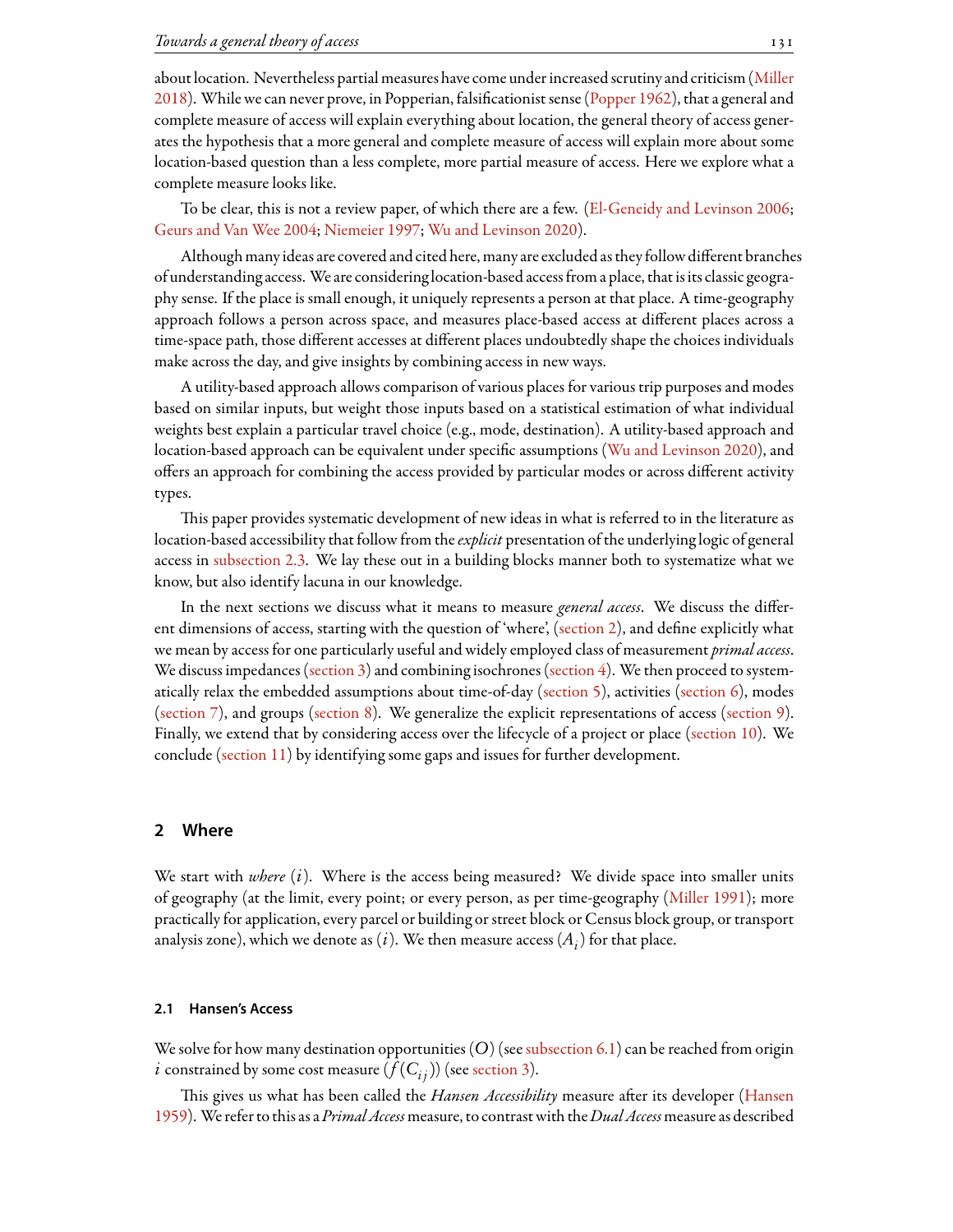<span id="page-3-1"></span>in [Cui and Levinson](#page-24-2) ([2019b](#page-24-2)), which considers the time or cost required to reach a fixed number of opportunities.

$$
A_i = \sum_{j=1}^{J} O_j f(C_{ij})
$$
\n(1)

This primal measure of access is foremost *positive*, measuring how many activities can be reached. One could, however, impose a *normative*standard, and insist that it should be above some number (*N*). It implies the question of whether providing such levels of access is an appropriate role of government. For some activities, most people probably agree that it is (a fire station should be within *X* minutes of anyone who lives in a city, or  $X + Y$  minutes in a rural area), and for others it is not. As noted by [Miller](#page-27-5) [\(2018](#page-27-5)), there is no standard for the number of jobs reachable within a threshold like 30 minutes, but all else equal, more is better than fewer. Discussions of the '30-minute city' [\(Greater](#page-25-3) [Sydney Commission](#page-25-3) [2018](#page-25-3)), for instance, suggest that 75% of the people should be able to reach jobs within 30 minutes using transit. Note, this definition bears on the distribution of jobs and housing as much as on public transport service.

### <span id="page-3-3"></span>**2.2 Active and Passive Access**

[Equation 1](#page-3-1)measures *active accessibility*. In contradistinction, how easy it is to be reached (the costfrom *j* to *i*), rather than to reach (the cost from *i* to *j*), has been referred to as *passive accessibility*[\(Cascetta](#page-24-3) [2009;](#page-24-3) [Papa and Coppola](#page-27-8) [2012\)](#page-27-8), shown below:

$$
A_i^{\mathcal{O}} = \sum_{j=1}^{J} O_j f(C_{ji})
$$
\n(2)

Passive accessibility has applications such as retailers or distributors who want to know how easily customers can reach them, or employers seeking to measure a prospective labor force, and may have relevancein understanding labor market competition ([subsection 6.4](#page-15-0)) and access for delivered goods ordered online.

### <span id="page-3-0"></span>**2.3 Explicit Access Formulation**

Our *explicit access* (*Ai*,*h*,*z*,*m*,*e*,*t*, *<sup>p</sup>* ) formulation expands Hansen's first formulation given in [Equation 1,](#page-3-1) solving for how many destination opportunities  $(O)$  can be reached from an origin  $(i)$ , by an activity type or purpose (*z*), for a population subgroup ( *p*) (income category, racial group, modal availability, etc.), with a given mode (*m*), at a time of day (*h*), for a given set of activities (*z*), considering cost elements (*e*), and an impedance threshold (*t*). While this may seem pedantic, it also reveals the richness of the problem, which is multi-dimensional, and opens avenues for generalization.

$$
A_{i,b,z,m,e,t,p} = \sum_{j=1}^{J} O_{j,b,z} f(C_{ij,b,m,e})
$$
\n(3)

### <span id="page-3-2"></span>**2.4 Person-weighting**

Person-weighted access produces more representative measures than arithmetic averages, and reflects access as experienced by the population. It is a common practice when aggregating accessibility [\(Geurs](#page-25-4) *[et al.](#page-25-4)* [2003](#page-25-4); [Wachs and Kumagai](#page-29-3) [1973](#page-29-3)).

To obtain an aggregate measure, we can average all of the accessibilities measured at all of the origin *i*'s, and develop a system-wide average. But how you average matters, so we often *person-weight* the average.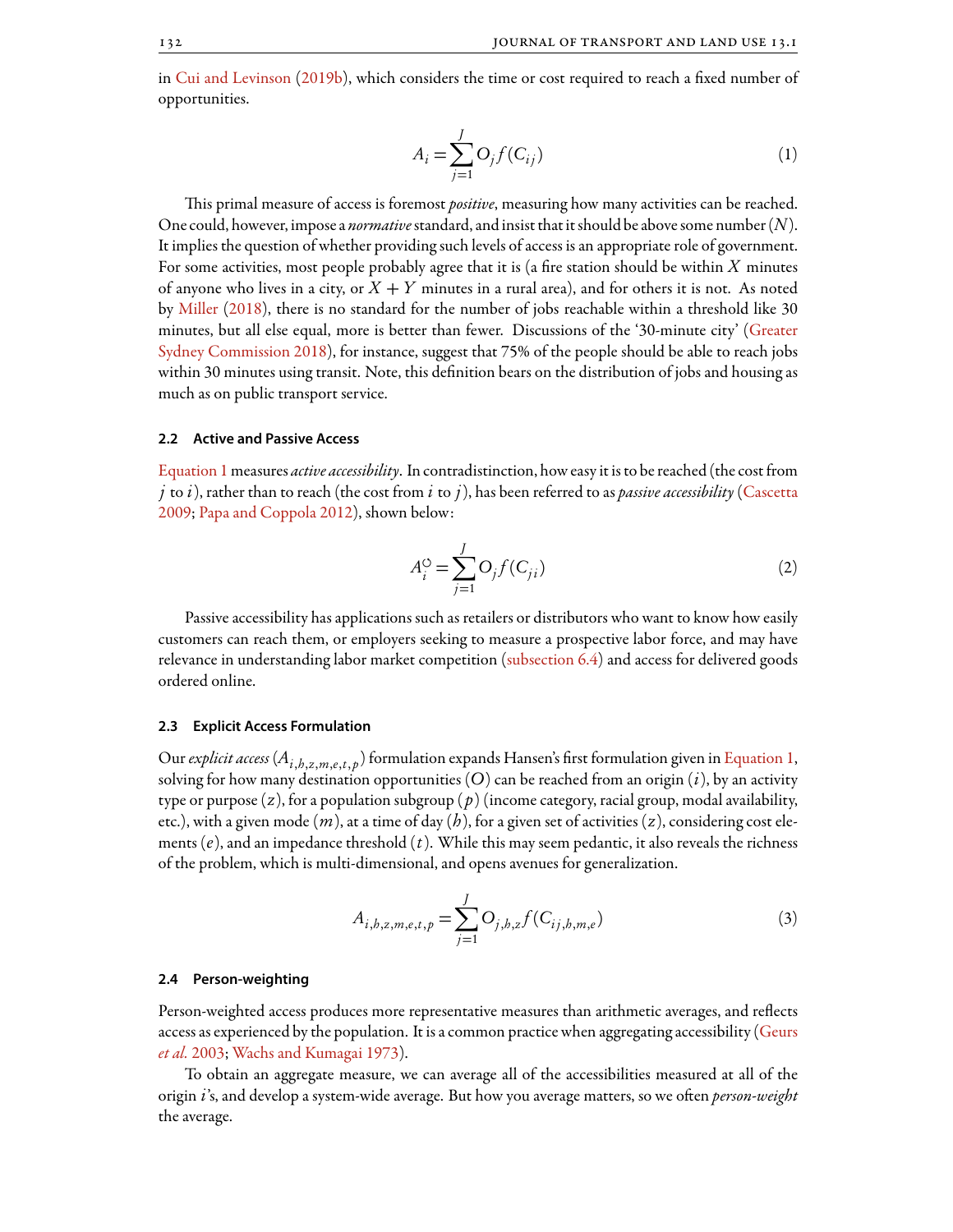To obtain a system average, we might sum the access in each origin, weighted by the number of people experiencing that access, for instance those who live in that zone (*Si*,.). We might go further, and consider daytime and nighttime populations, or tracking individuals through their personal timespace prism [\(Tang](#page-28-6) *et al.* [2016\)](#page-28-6), but that is beyond the scope of this paper.

First we note the population  $(S_i)$  in a zone is the sum of all the subgroups  $(p)$  in the zone.

$$
S_{i, \cdot} = \sum_{p=1}^{P} S_{i, p} \tag{4}
$$

We then give the person-weighted average of the regional access, weighted by the zonal population.

$$
A_{.,b,z,m,e,t,..} = \frac{\sum_{i=1}^{I} A_{i,b,z,m,e,t,p} S_{i,..}}{\sum_{i=1}^{I} S_{i,..}}
$$
(5)

# <span id="page-4-0"></span>**3 Impedance**

Time, distance, money cost, and other travel related expenses impede travel, which reduces access. Initially the question of *how much* (*C*) the trip between *i* and *j* cost was taken to be a function of distance, modeled on Newton's Laws of Gravity. Later travel time was used, and monetary costs have been directly considered in a few analyses [\(Cui and Levinson](#page-24-4) [2019a](#page-24-4); [El-Geneidy](#page-25-5) *et al.* [2016](#page-25-5)). The travel impedance for the cumulative opportunity access measure is reflected in two forms:

- *•* An impedance function (*f* ) discounting the weighted number of opportunities based on the travel cost to such opportunities, discussed in [subsection 4.1.](#page-8-0)
- A cost  $(C_{ij})$  expressed by the travel cost to all, or for a given level of, opportunities reached.

Since there is a one-on-one correspondence between the travel cost from a point, and the number of opportunities reachable at that cost threshold, access can be expressed either by the cumulative number of opportunities reachable (primal access measure([section 4\)](#page-7-0)), or alternatively by the travel cost (dual measure([Cui and Levinson](#page-24-2) [2019b](#page-24-2))) for reaching a certain level of opportunities.

Travel impedance is incorporated into access by discounting cumulative opportunities by their travel cost. This section discusses constituents of the travel impedance.

### <span id="page-4-1"></span>**3.1 Time Cost**

In early applications, distance was used as a measure of travel cost, but now travel time is more widely used. The same time cost is experienced relatively equally by different demographic groups. The travel time of a route depends on the speed of travel along the network and distance of the route (*s i j*), and so the efficiency (circuity) of the network design is often as important as the velocity ( $v_{ij}$ ) on the network in determining travel time.

$$
t_{ij} = \frac{s_{ij,network}}{v_{ij}}
$$
\n<sup>(6)</sup>

Fluctuations in traffic conditions result in different shortest time paths by time-of-day [\(Moya-](#page-27-9)[Gómez and García-Palomares](#page-27-9) [2015](#page-27-9)); transit travel time varies with schedules [\(Farber](#page-25-6) *et al.* [2014;](#page-25-6) [Lei](#page-26-6) [and Church](#page-26-6) [2010](#page-26-6)).

Time cost can flexibly combine multimodal, and different stages, of a trip. The travel time cost  $(t_{ij,e,m})$  of a one-way trip by mode  $m$  can be measured as a linear summation of the various time elements  $(e_t)$  in the set of relevant time elements  $(E_t)$ . For transit the relevant cost elements might be waiting, on-board, and transfer time penalties (Lee *[et al.](#page-26-7)* [2013;](#page-26-7) [Shen](#page-28-7) *et al.* [2014\)](#page-28-7). Similiarly, adding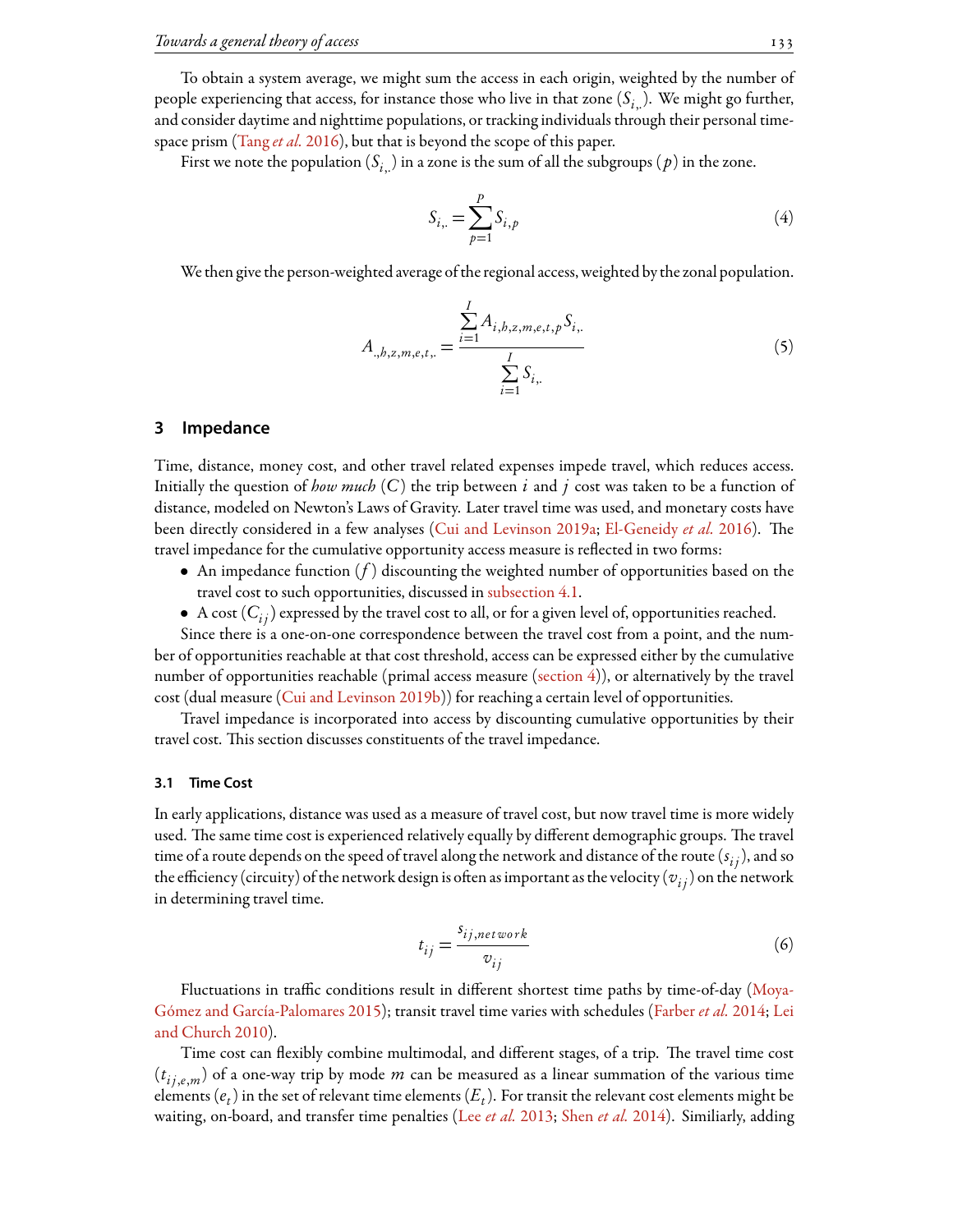walking time to and from parking lots to the automobile travel time (without weighting), helps travel time between different modes becomes more comparable([Benenson](#page-24-5) *et al.* [2011](#page-24-5)).

$$
t_{ij,..,m} = \sum_{e_t=1}^{E_t} t_{ij,e_t,m}
$$
 (7)

<span id="page-5-0"></span>For competing modes of transport, the optimal travel time  $(t^*_{ij})$  can be represented by the fastest mode between the respective locations, shown in [Equation 8](#page-5-0) ([Shen](#page-28-7) *et al.* [2014](#page-28-7)).

$$
t_{ij,\dots}^* = \min_m(t_{ij,\dots,m})
$$
\n(8)

We discuss weighting time with a function to account for perception or user experience in [subsec](#page-5-1)[tion 3.2.](#page-5-1)

### <span id="page-5-1"></span>**3.2 Perceived and Experienced Time**

The cost that is used in access is generally estimated by the analyst, and is often assumed to be objective, but we may want to think about how users perceive cost. Time perception varies with conditions under which time is experienced, and while it varies from person to person, there are conditions which most people will perceive to be longer than actual (waiting, stop and go traffic) and conditions which will be perceived to be shorter (moving unimpeded).

While getting the perceived time for every origin-destination pair for every individual is likely to be impossible, models of perceived time can be estimated and used as part of the cost matrix  $(C_{ij})$ .

Travel is generally assumed to be a 'derived demand', an undesirable process people endure to reach something they desire. The perception of travel cost systematically deviates from objective measures [\(Carrion and Levinson](#page-24-6) [2019;](#page-24-6) Fan *[et al.](#page-25-7)* [2016;](#page-25-7) [Lagune-Reutler](#page-26-8) *et al.* [2016;](#page-26-8) [Parthasarathi](#page-28-8) *et al.* [2013](#page-28-8); Wu *[et al.](#page-29-4)* [2009](#page-29-4)). We talk about perceived and experienced cost, because even if a traveler has correct time perceptions, they may still favor one travel experience over another. Different mode and trip purposes produce different functions reflecting decay of trip rate with distance; active modes of transport decay most rapidly with distance, as the perceived cost and physical exertion are much higher than motorized modes [\(Iacono](#page-25-8) *et al.* [2008a](#page-25-8)). Notably, time is perceived and experienced differently for different modes, and for different stages of a trip. Transit users perceive bus waiting time as longer than the objective measure, and surveys find it to be between 15% to 40% longer than actual([Jones](#page-26-9) [and Peppiatt](#page-26-9) [1996;](#page-26-9) [Larson](#page-26-10) *et al.* [1991](#page-26-10); [Watkins](#page-29-5) *et al.* [2011\)](#page-29-5), and the extent of overestimation varies by individual characteristics, such as age and gender [\(Jones and Peppiatt](#page-26-9) [1996\)](#page-26-9). In light of the difference between actual and perceived time, travel time at different stages of a trip can be assigned a weight  $(\eta_{e_t})$  for each time element  $(e_t)$  to produce a single perceived travel time  $(t_{ij}^P)$  $f'_{ij,:}$  that reflects the overall travel experience, with on-board time generally less onerous than walking or transit waiting time [\(Chang and Lee](#page-24-7) [2008](#page-24-7); [Tahmasbi and Haghshenas](#page-28-9) [2019](#page-28-9)).

$$
t_{ij,b,,m}^P = \sum_{e_t=1}^{E_t} \eta_{e_t} t_{ij,b,e_t,m}
$$
 (9)

Related to perceived time is the idea of the quality of time. People may accurately perceive time, but wish it were different. Handling this is more difficult. Modes vary in the quality of time. Different modes require different amounts of effort or energy expenditure. People are happier walking or riding a bike than riding a bus or crowded train or driving([Abou-Zeid](#page-24-8) *et al.* [2012;](#page-24-8) [Chen](#page-24-9) *et al.* [2019](#page-24-9); [Stutzer and](#page-28-10) [Frey](#page-28-10) [2008;](#page-28-10) [van Lierop and El-Geneidy](#page-28-11) [2018\)](#page-28-11). Within mode choices models, for transit, for instance, the weighting on out-of-vehicle waiting time is much greater than on in-vehicle time, and while some of this accounts for time perception, and some accounts for uncertainty (is the bus actually coming?), some also accounts for time quality.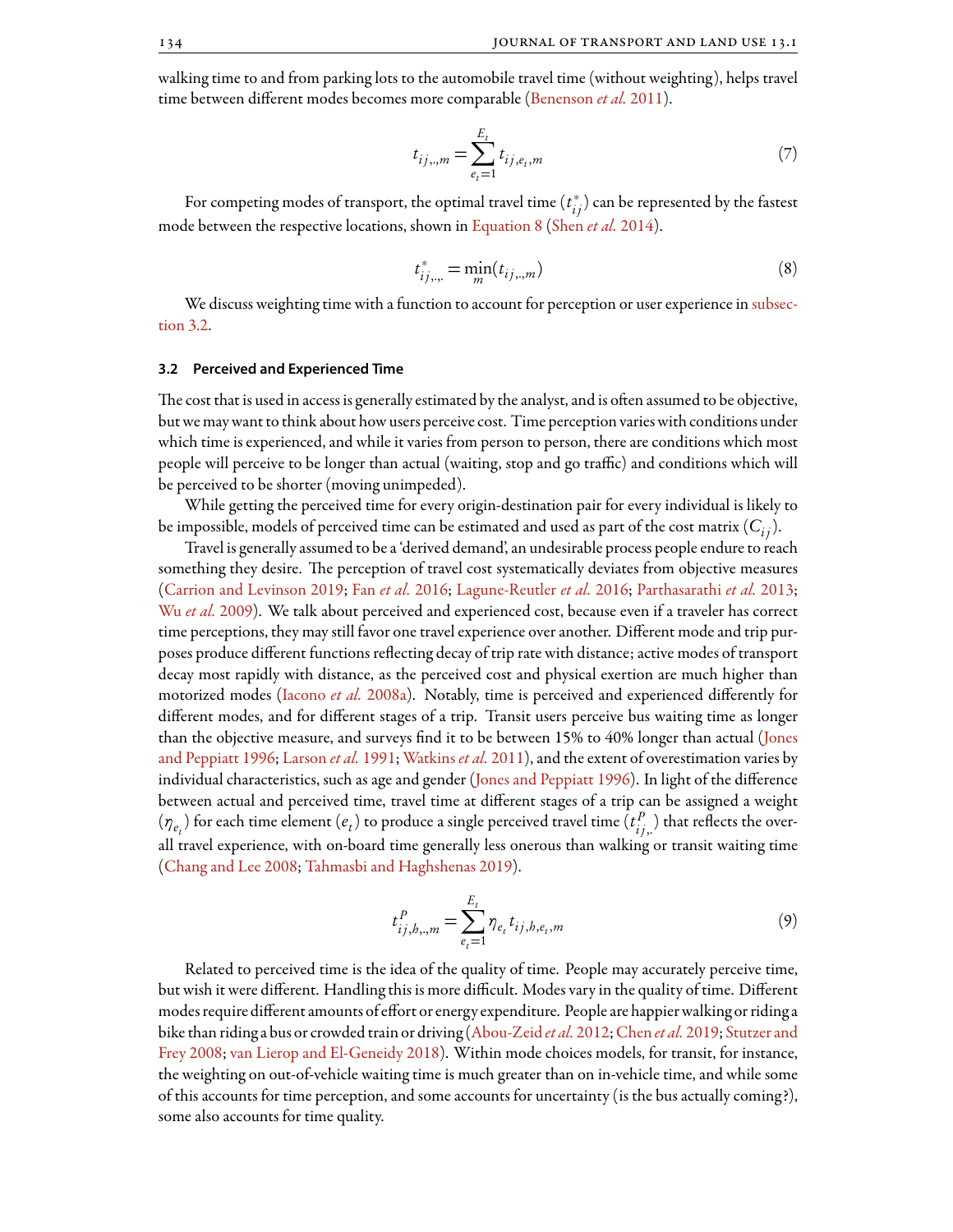By using satisfaction as a modifier to the travel cost, jobs could be discounted according to the degree of dissatisfaction associated to the trip by a given mode [\(Chaloux](#page-24-10) *et al.* [2019](#page-24-10)). For example, two jobs reachable with a trip satisfaction rating of 50% may be worth one job reachable with a satisfaction rating of 100%. This would enable the use of satisfaction-based access in an easily-understood cumulative opportunitiesframework. Combining perceived (or reported) travel time (as distinctfrom objectively measured travel time using GPS) with satisfaction in access measures is another direction for future research. The issue, which cannot be addressed with current data sets, is the extent that dissatisfaction already embeds higher perceived travel times, or the degree to which they are two distinct phenomena.

# <span id="page-6-0"></span>**3.3 Generalized (Internal) Cost**

The generalized cost (not to be confused with generalized access [\(section 9](#page-19-0))) combines two or more elements of the internal travel cost, the cost borne by the traveler, so the access measurement gets closer to reality. The cost elements included by the generalized cost are not as comprehensive as the full cost discussed in [subsection 3.4,](#page-7-1) which includes externalities.

Thus far we have abstracted cost  $(C_{ij})$ . In most applications cost has been taken as individual travel time, so a primal accessibility measure might ask how many jobs a traveler can reach in 30 minutes of travel. While this is useful for many applications, it neglects many other costs of transport. From the user perspective, costs include monetary expenditures on travel, often proportional to travel distance [\(Ingram](#page-26-11) [1971;](#page-26-11) [Richardson and Young](#page-28-12) [1982\)](#page-28-12), travel time([Farber](#page-25-6) *et al.* [2014;](#page-25-6) [Moya-Gómez](#page-27-9) [and García-Palomares](#page-27-9) [2015;](#page-27-9) Osland and Thorsen [2008\)](#page-27-10), tolls, transit fares, parking, fuel, costs of vehicle ownership, and so on. The cost of travel can be monetized (by converting time to money) or temporalized (by translating money costs to time), for instance by considering the amount of time required to work to earn enough to pay transit fares. [\(El-Geneidy](#page-25-5) *et al.* [2016](#page-25-5))

Time and monetary costs are the most often used combination with the generalized cost. The travel time can be monetized (  $C_{ij, h, m, t\$}$  ) using a conversion factor (  $w$  ) that is the value of time or the wage rate. [\(El-Geneidy](#page-25-5) *et al.* [2016](#page-25-5); [Goodwin](#page-25-9) [1974](#page-25-9))

$$
C_{ij,b,m,t\mathfrak{s}} = w \cdot t_{ij,,m} \tag{10}
$$

Similarly monetary cost can be denominated with time units  $(C_{ij,b,m,\$t})$ :

$$
C_{ij,b,m,St} = \frac{\mathfrak{s}_{ij}}{w} \tag{11}
$$

Hence the generalized internal cost function can account for both time and monetary costs experienced by users while expressing spatial friction in a single interpretable unit (either time or money).

$$
C_{ij,b,m,int} = \sum_{e_{int}=1}^{E_{int}} C_{ij,b,m,e_{int}}
$$
 (12)

The actual monetary value of time has been found to be a percentage (usually less than 100%) of the corresponding wage rate for the same length of time, and the value differs between driving alone and carpooling([Lam and Small](#page-26-12) [2001](#page-26-12)). Higher income groups tend to accept higher monetary cost in exchange for shorter travel time, so having higher monetary value of time. [\(Beesley](#page-24-11) [1965;](#page-24-11) [Hensher](#page-25-10) [2019](#page-25-10)) There is a large literature on appropriate values of time, which we cannot fully review here. The idea of generalized cost, and converting time into money or vice versa, is important not only in estimating the travel cost, but in considering cost thresholds as discussed in [4.1.](#page-8-0)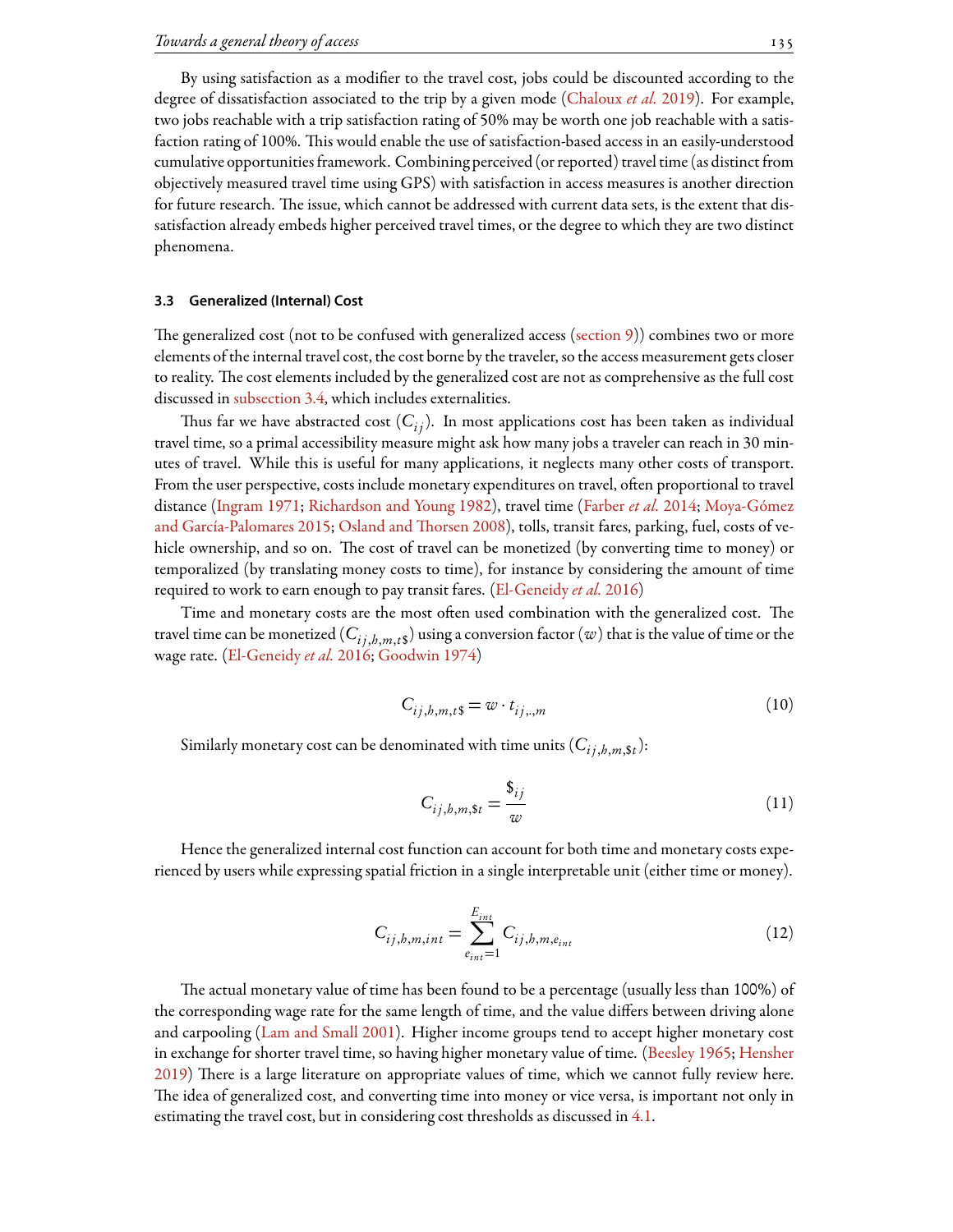## <span id="page-7-1"></span>**3.4 Full Cost**

In social welfare analyses, the travel time and the monetary costs paid by travelers are only part of the cost for making a trip. Significantly, someone incurs the cost of providing subsidy for those costs the travelers do not bear, for instance when the financial cost of providing the service exceeds the revenue it generates from users. But even more, there are externalities, like pollution, noise, crashes, and congestion imposed on others which should be considered, as they are borne by society at large.

From society's perspective, welfare is maximized not when only user costs are considered but when society's full cost are. If access is to be used in evaluation, it must consider these factors. In this case, we need to consider other cost elements (*e*full), like congestion imposed on others, pollution emitted from the vehicle, danger from crash risk, noise, and infrastructure and other subsidies provided to travelers. For the same cost threshold, inclusion of external costs reduces the number of opportunities reachable compared to using only the internal travel cost([Cui and Levinson](#page-24-12) [2018](#page-24-12)). Full cost access has significant policy implications, as the optimization process (if optimizing for access) shifts from individual to system optimum; the inclusion of externalities remedies the inherent market failure, and should lead to a more efficient market; the distribution of the newly introduced fare burden has equity implications.

$$
C_{ij,b,m} = \sum_{e_{\text{full}}=1}^{E_{\text{full}}} C_{ij,b,m,e_{\text{full}}}
$$
 (13)

Thus we can compare the generalized (or internal) and full (or internal plus external) costs of travel.

Our hypothesis is that while automobile is often faster than other modes (and so has the highest time-based access measure), it is unlikely to have the lowest full cost of travel in urban areas.

Inclusion of trip externalities (which impose safety, health and environmental cost on other users, non-users) into the travel cost function produces different route costs. Accessibility outcomes depend on the choice of paths (safest, cheapest, greenest, and full cost paths found by using crash risk, monetary, environmental and full costs). This logically affects the shape and size of the isochrone catchment area, and the number of opportunities reachable [\(Cui and Levinson](#page-24-12) [2018\)](#page-24-12).

Conceiving of the problem with the 'full cost' of access changes the perspective from individual to the system optimum, which has policy implications, for example in the possibility of charging user fees to internalize the externalities of travel, which would result in a more efficient use of the system. Different policy objectives can be pursued by selectively incorporating and weighting components of cost externalities.

We note that when estimating costs, the path that travelers traverse is usually assumed rather than observed. Often it is assumed travelers choose the shortest path. The evidence is however travelers do not, for reasons relating to time perception, among others [\(Tang and Levinson](#page-28-13) [2018;](#page-28-13) [Zhu and Levin](#page-29-6)[son](#page-29-6) [2015\)](#page-29-6). The total cost depends very much on the behaviorally-based path choice of the traveler. If trying to understand full cost, or future scenarios where there might be significant road pricing, and travelers have different values of time, these technical details may significantly affect outcomes.

# <span id="page-7-0"></span>**4 How We Assess**

In Hansen's access [\(subsection 2.1](#page-2-1)), we might use an impedance function (*f* ) with a travel time threshold (*t*) or with specific parameters (*θ*), which give different, though systematically related, numeric answers.

In this section we connect the various assessment methods for primal access.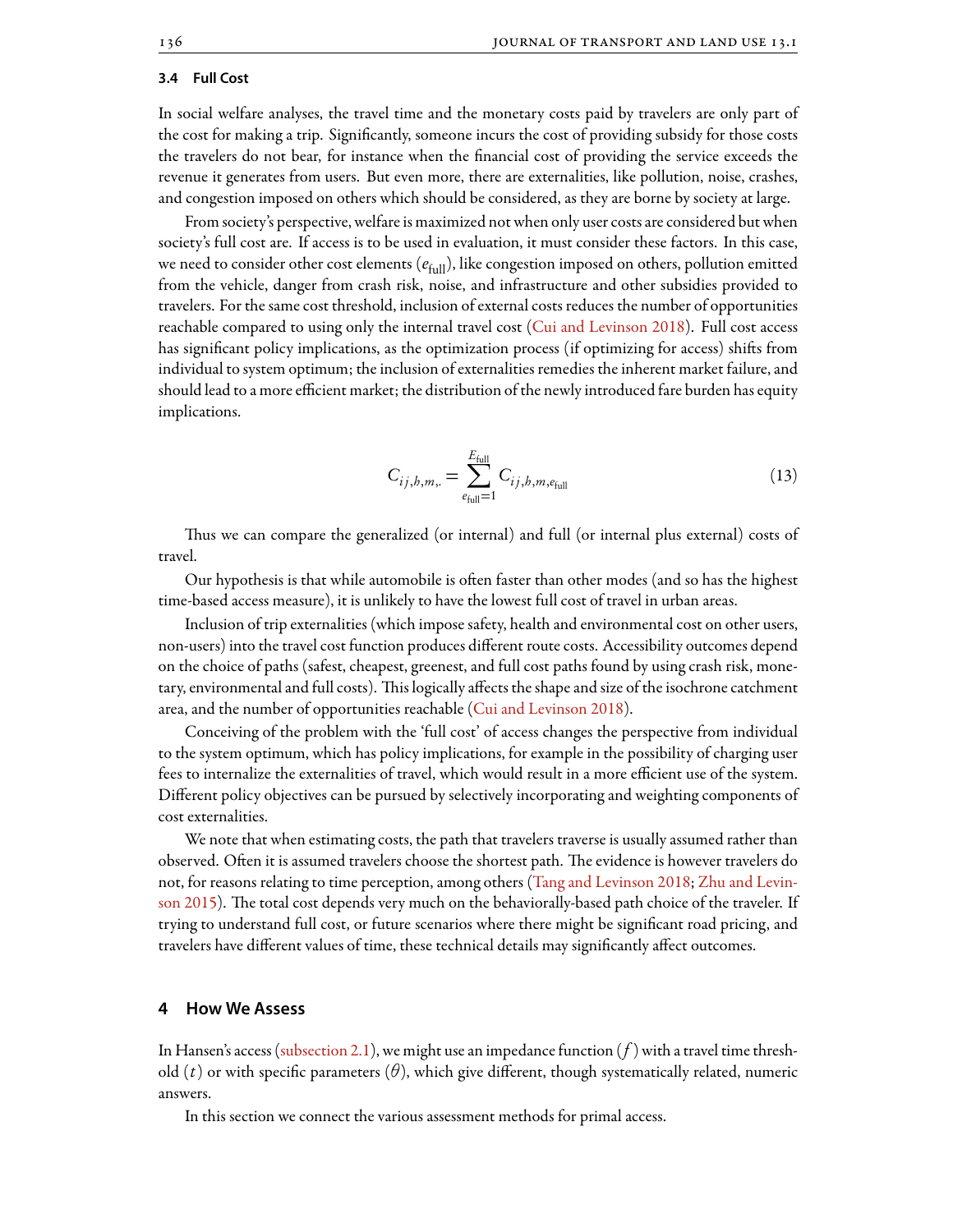# <span id="page-8-0"></span>**4.1 The Isochrone**

e*isochrone*, from the Greek word for *same time* is the easiest window into access. An isochrone map shows for a point, what places can be reached in a given window of cost, usually measured as time, for instance 10 minutes, 20 minutes, so on. The cost can be measured in money or other terms as well.

Isochrone access measures are operationalized by the summation of the number of opportunities encapsulated within a predetermined travel cost threshold (usually time or distance)([El-Geneidy and](#page-25-11) [Levinson](#page-25-11) [2007\)](#page-25-11). The measure has a geometrical explanation: an isochrone represents all possible destinations within the travel cost threshold, opportunities within the catchment area of the isochrone are consideredreachable and those outside are discounted ([Ingram](#page-26-11) [1971;](#page-26-11) [Sarlas and Axhausen](#page-28-14) [2018\)](#page-28-14). The isochrone method is a special case in which the decay function is rectangular. For its 'all-or-nothing' approach in counting potential opportunities, the isochrone measure is sometimes called a cut-off, contour, cumulative opportunities, proximity or cumulative count([Neutens](#page-27-11) [2015](#page-27-11)).

The actual route choice tends to be more circuitous than necessary, given that people do not have perfect information about the road network, and may not wish to simply minimize travel time([Tang](#page-28-13) [and Levinson](#page-28-13) [2018](#page-28-13); [Zhu and Levinson](#page-29-6) [2015\)](#page-29-6). Hence an isochrone estimated via an analyst's shortest time path likely represents a potential coverage area under 'ideal' circumstances. The actual area, and number of opportunities, reachable by most people tends to be smaller than what is covered by the isochrone.

The operationalized cumulative opportunity access measure uses the isochrone as its (rectangular) decay function.

To apply access measures in practice, the function of costs  $(f(C_{ij,b,m,e}))$  needs to be specified. For completeness, here we note the subscript for origin (*i*), destination (*j*), time-of-day (*h*), and for mode (*m*), considering a particular set of costs (*e*; time/monetary), and recognize that we could add any other sub-categorization we may wish to impose.

We call this a rectangular distance decay function as it provides a step function for inclusion or exclusion of an opportunity from the access set. The formulation of the travel impedance function demarcating the isochrone is given by [Equation 14](#page-8-1). Tolerance for travel cost differs by mode, [\(Iacono](#page-26-13) *[et al.](#page-26-13)* [2010;](#page-26-13) [Levinson](#page-26-0) [1998](#page-26-0)), trip purpose, [\(Grengs](#page-25-12) [2015;](#page-25-12) [Hansen](#page-25-2) [1959\)](#page-25-2), and cost elements considered, so the upper bound travel cost threshold  $(t_{\mu b})$  would vary accordingly, which we could denote as (*tm*,*z*,*<sup>e</sup>* ), but don't develop that further here.

$$
f(C_{ij,b,m,e}) = \begin{cases} 1 & \text{if } C_{ij,b,m,e} < t_{ub} \\ 0 & \text{otherwise} \end{cases}
$$
 (14)

# <span id="page-8-1"></span>**4.2 Travel Time Budgets**

A behavioral foundation justifying the use of cumulative opportunities hinges on the constancy of the travel cost budget, which determines the spatial extent of the isochrone coverage area. The individual commute duration has been relatively stable over long periods of economic and demographic change (both with and without major technological change), suggesting a latent travel time budget from daily activities([Levinson and Kumar](#page-26-14) [1994](#page-26-15); [Marchetti](#page-26-15) 1994; [Zahavi](#page-29-7) [1974\)](#page-29-7). There has been mixed evidence as whether travel time or monetary cost alone is constant;([Mokhtarian and Chen](#page-27-12) [2004\)](#page-27-12), or whether the budget applies to commute trips or all travel, however the generalized travel cost as a summation of time and monetary expenditure, and expressed in time unit (generalized time) appear to be stable for short periods of time; when expressed in monetary units, the generalized cost is a stable proportion of individual income. [\(Goodwin](#page-25-9) [1974](#page-25-9), [1981;](#page-25-13) [Tanner](#page-28-15) [1981](#page-28-15)) This implies a trade-off between travel time and money expenditure that keeps the total generalized cost stable. Research suggests time budgets for public transport commuters may be higher (about 45 minutes each way)([Huang](#page-25-14) *et al.* [2018](#page-25-14); [Wu](#page-29-8) *[et al.](#page-29-8)* [2020,](#page-29-8) [2019](#page-29-9)) than for autos (about 30 minutes each way).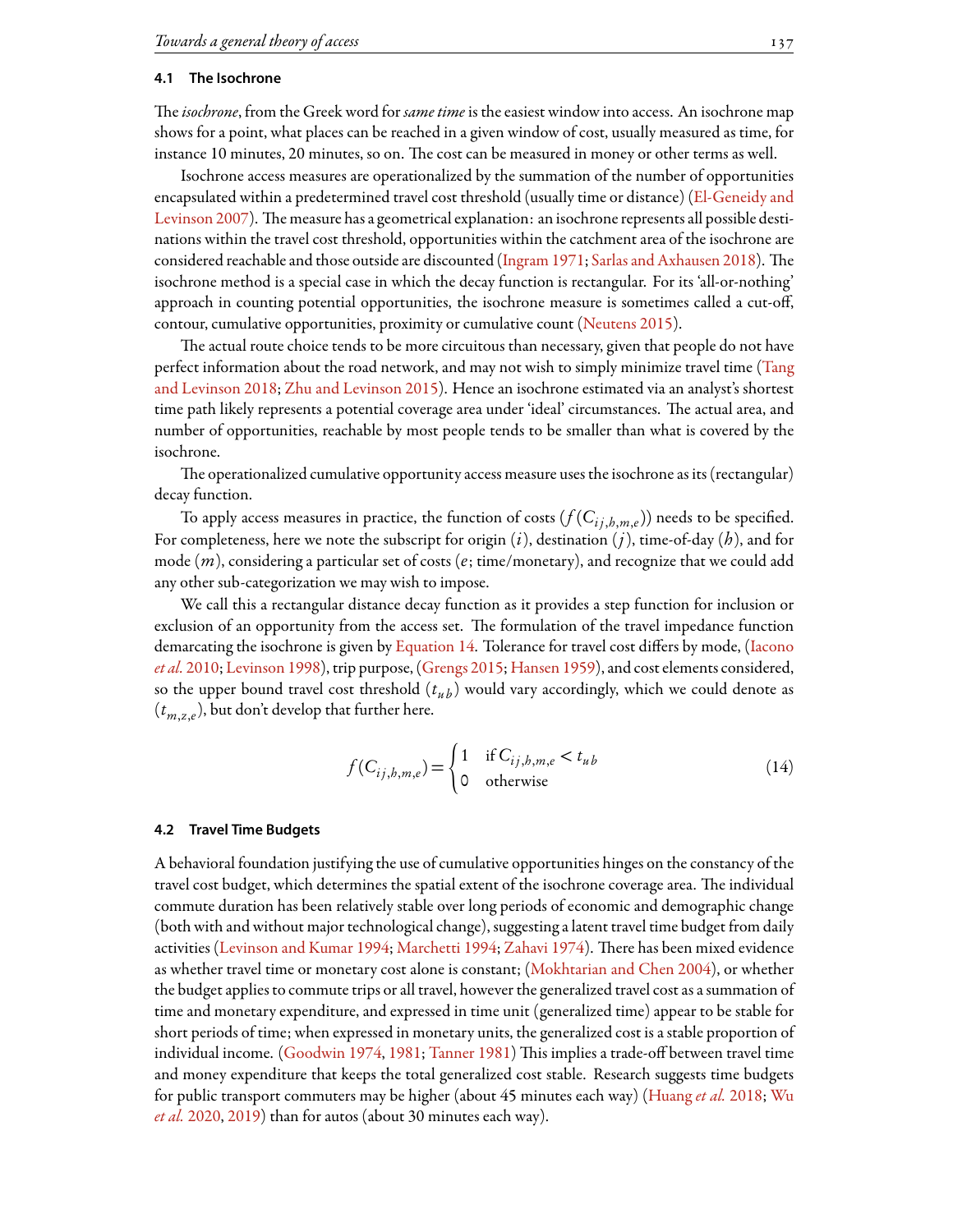[Redmond and Mokhtarian](#page-28-16) [\(2001](#page-28-16)) suggest a positive utility of commute, so that travelers who want to travel a minimum amount in addition to being less than a travel time budget [\(Mokhtarian and](#page-27-12) [Chen](#page-27-12) [2004](#page-27-12)). We can express this with time as in [Equation 15](#page-9-0), where  $t_{lb}$  is the lower bound and  $t_{ub}$ is the upper bound of the time threshold as before. The lower bound makes less sense for a monetary cost threshold ( $C_{lb}$ ), but one could impose a non-linear value of time, while the upper bound ( $C_{ub}$ ) is straight-forward.

$$
f(C_{ij,b,m,e}) = \begin{cases} 1 & \text{if } t_{lb} < C_{ij,b,m,e} < t_{ub} \\ 0 & \text{otherwise} \end{cases}
$$
 (15)

<span id="page-9-0"></span>The isochrone measure counts the actual number of opportunities reachable, and has the advan-tageof being in absolute and comparable units ([Batty](#page-24-13) [2009\)](#page-24-13). The measure provides better interpretability than using a decay function and the resulting relative measure. The clarity of meaning and easily understood and interpretable concept makes isochrone access ideal for practice [\(O'Sullivan](#page-27-13) *et al.* [2000\)](#page-27-13).

The use of various travel cost thresholds inherently produce different cumulative opportunity measures, and more importantly may change the rankings of alternatives of places in a relative sense [\(Miller](#page-27-5) [2018;](#page-27-5) [Owen and Levinson](#page-27-2) [2015](#page-27-2); Xi *[et al.](#page-29-10)* [2018](#page-29-10)). This presents a major challenge with the isochrone measure, since the selection of travel cost threshold significantly impacts its interpretation. While a large threshold (about 60 minutes by car) will include all destinations in most metropolitan areas, and thus be indicative of city size, a very small threshold (about 15 minutes) may capture relatively few jobs, and large cities may have lower person-weighted accessibilities than smaller places.

In practice, isochrone access is often measured in minute-by-minute increments, each a time annulus, e.g., the number of opportunities available between 13 and 14 minutes, and models using access as input to predict mode share, population density, etc. often take the travel time cut-off value that produces the best model fit [\(Owen and Levinson](#page-27-2) [2015](#page-27-2); Xi *[et al.](#page-29-10)* [2018](#page-29-10)). Isochrone access permits the calculation of a weighted sum of opportunities within incremental travel cost thresholds [\(Kwan](#page-26-16) [1998\)](#page-26-16), and the best fit weighing function can be applied, which is similar to the idea of the distance-decay function.

#### <span id="page-9-1"></span>**4.3 Time-weighted Cumulative Opportunities**

In a time-weighted cumulative opportunities (alternately called: gravity, potential, distance decay, or cost-weighted) formulation opportunities are weighted based on their travel cost from the place of interest. Distant opportunities, and opportunities with greater travel cost, tend to be weighted lower than nearer or less expensive opportunities reachable from the same location. When calibrated empirically, the impedance function reflects the diminishing trip rate with increasing travel cost.

Commonforms of decayfunctions, including exponential, exponential-normal (Gaussian), exponential-square root, log-normal, log-logistic and negative power are listed in [Table 1](#page-10-1). The impedance functions are sometimes referred to as time or distance decay, and are often calibrated to match the decreasing trip rates with increasing travel cost from travel surveys. Different trip purposes [\(Grengs](#page-25-12) [2015](#page-25-12); [Iacono](#page-26-17) *[et al.](#page-26-17)* [2008b](#page-26-17)), social demographics, level of education received([Geurs](#page-25-4) *et al.* [2003\)](#page-25-4), and modes of travel affect the parameters of the impedance [\(Geurs](#page-25-4) *et al.* [2003;](#page-25-4) [Tahmasbi](#page-28-17) *et al.* [2019](#page-28-17)).

One commonly used function is negative exponential. In this case we might write access as:  $A_{i,b,z,m,e,\theta,p}$ to account for the use of the impedance factor  $(\theta)$  rather than a time threshold  $(t)$ .

The theoretical basis for using the exponential form is provided by the entropy maximization principle applied to the distribution of spatial interaction. The derived functional form of the impedance function is exponential (i.e. using Euler's number (*e*), denoted as (*e x p*) to avoid confusion).([Hayes](#page-25-15) [and Wilson](#page-25-15) [1971](#page-25-15)) This is functionally equivalent to utility in logit choice models.

$$
f(C_{ij,b,m,e}) = exp(\theta_{z,e,m} C_{ij,b,m,e})
$$
\n(16)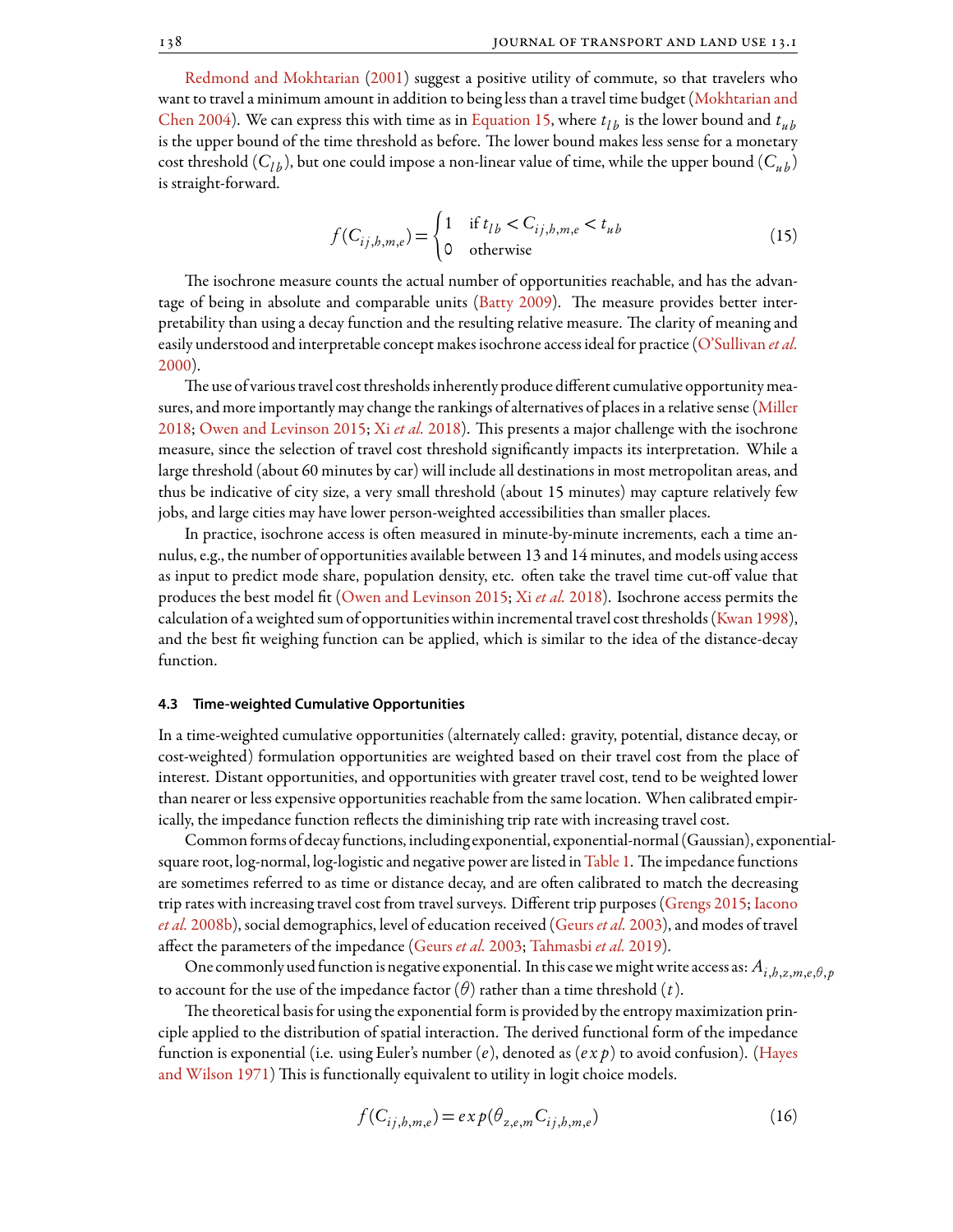| Decay Function          |                                              |
|-------------------------|----------------------------------------------|
| Exponential             | $exp(\theta_e * C_{ii})$                     |
| Gaussian                | $\exp(\theta_g * C_{ij}^2)$                  |
| Log-normal              | $exp(\theta_i * ln^2C_{ij})$                 |
| Exponential-square-root | $exp(\theta_{(\sqrt{e})} * C_{ii}^{\;6.5})$  |
| Gravity                 | $C_{ii}^{-2}$                                |
| Potential               | $C_{ij}$                                     |
| Scaling                 | $C_{ii}^{\theta_s}$                          |
| No Distance Decay       |                                              |
| Linear                  | $(2 \cdot C_{ub} \cdot (C_{ub} + C_{ij})^1)$ |
| Spline                  | $\theta_{C_{ij}}$                            |

<span id="page-10-1"></span>**Table 1:** Illustrative Distance Decay Functions, Applicable to any mode (*m*)

The impedance factor ( $\theta_{m,z,e}$  < 0) is measured empirically and varies with mode (*m*), activity or purpose (*z*) and cost categories (*e*). Previous studies have found values on the order of  $\theta = -0.08$ forwork trips by car considering travel time. ([Levinson and Kumar](#page-26-18) [1995](#page-26-18)) There are numerous other commonly used impedance functions, with empirically estimated parameters, as shown in [Table 1](#page-10-1). While  $C_{i,j}$  is often taken to be the time-cost, it could be the distance cost, or any other cost.

<span id="page-10-2"></span>How travel cost is expressed within the impedance functions can also be flexible, for instance, a polynomial of the same cost variable as in [Equation 17](#page-10-2).

$$
f(C_{ij,b,m,e}) = ex p(\theta_0 + \theta_1 \sqrt{C_{ij,b,m,e}} + \theta_2 C_{ij,b,m,e})
$$
\n(17)

A combination of different categories of travel cost including travel time, distance and monetary costcan be included as the generalized cost of the impedance function. ([Ford](#page-25-16) *et al.* [2015](#page-25-16)) The functional form of the exponential decay function makes it easier to combine different categories of travel costs into a single generalized cost function; [Equation 18](#page-10-3) gives an example of combining travel time and monetary cost using an exponential decay function. [\(Bocarejo and Oviedo](#page-24-14) [2012\)](#page-24-14)

$$
f(C_{ij,b,m,int}) = exp(\theta(w \cdot C_{ij,b,m,time} + C_{ij,b,m,s}))
$$
\n(18)

<span id="page-10-3"></span> $C_{i j, h, m, int}$ : generalized (internal) travel cost between *i* and *j*  $C_{ij, h, m, t}$ : time cost  $C_{ij, h, m, \$}$ : monetary cost *w*: wage rate or value of time.

# <span id="page-10-0"></span>**5 When**

Next we can consider *when* (*h*). Accessibility problems are typically laid out as if all opportunities were available 24 hours a day. But access to opportunities varies over time. For instance access in the peak hour differs from that at 4:00 am. There are two reasons.

First, transport services vary by time-of-day (from minute-to-minute and hour-to-hour). The network differs at 4:00 am from that at 8:00 am. For roads there is less traffic at 4:00, and so roads might be faster. In contrast, for transit, there is less service at 4:00 am, and so more waiting or access/egress time. We also note that access at 8:00 am differs from 8:01 as well. Traffic differs somewhat due to the ebb and flow of congestion and shockwaves. Transit varies more systematically: at 8:01, the scheduled 8:00 am bus or train may have just left, increasing the waiting time at the stop or station, which implies the transit travel time differs greatly. Averaging transit travel times across a peak hour can provide a more realistic measure than just a sample at a single point in time [\(Owen and Levinson](#page-27-2) [2015;](#page-27-2) [Owen](#page-27-14) [and Murphy](#page-27-14) [2019\)](#page-27-14). We may do a simple average, or something more complicated, as in [subsection 2.4](#page-3-2).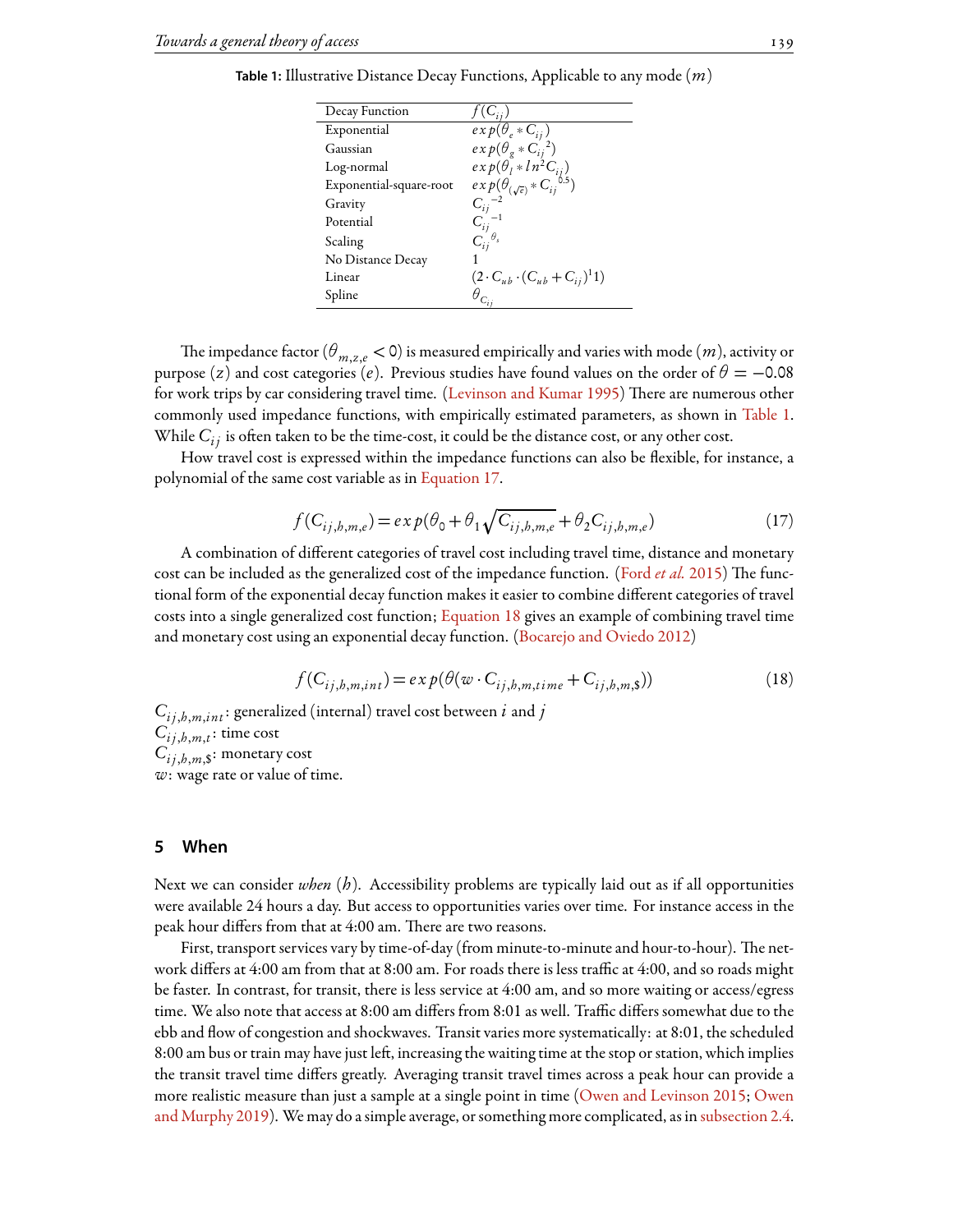Second, the opportunities  $(O_{i,b})$  differ by time-of-day. Stores and restaurants open and close. Jobs have hours when they are available. Further, the value of an opportunity, and thus overall access, depends on when it is experienced. People are more interested in certain places at certain times of day.

The idea of the space-time prism, or network-time prism is relevant to the questions of where and when. Every individual has a different network-time prism based on the opportunities available to them at different times of the day from the locations they are at then, and their schedule constraints (time-of-day varying time budget) [\(Song](#page-28-18) *et al.* [2017\)](#page-28-18).

There is another scale of *When* which refers to longer periods of time. A traveler's desire of what to access depends on when you are asking. The desires for a weekday may include their workplace, that may be irrelevant on the weekend.

The points of interest that are of interest in the summer may differ from those in winter; for instance in western countries, access to shopping is more essential to people in late November and December before the holidays than March or April.

The places a school-goer values differs from those a retiree considers. We discuss how to combine different preferences over the longer run in [section 10.](#page-19-1)

We need to consider the cost of travel (including the travel time) at a given time-of-day (*h*) by mode (*m*) considering cost elements (*e*) (*Ci j* ,*h*,*m*,*<sup>e</sup>* ). We may sum over opportunities available at a given time-of-day (*Oj*,*h*,*<sup>z</sup>* ) if we appropriately weight them. Solving separately for a given trip purpose (*z*) and mode (*m*) at a given time-of-day (*h*) and summarizing across the whole day gives:

<span id="page-11-1"></span>
$$
A_{i,,z,m,e,t,p} = \sum_{j=1}^{J} \sum_{b=1}^{H} U_b O_{j,b,z} f(C_{ij,b,m,e})
$$
(19)

where *h* indexes time-of-day, and *U<sup>h</sup>* weights the value of each time slice. We normalize so that:

$$
\sum_{b=1}^{H} U_b = 1
$$
 (20)

We might choose  $U_b$  to be the fraction of the time-of-day represented by a time slice  $(b)$ . We can derive the minute-by-minute-averaged access over the course of a whole day [\(Farber and Fu](#page-25-17) [2017\)](#page-25-17). With this scheme, access measured at each minute contributes equally towards the aggregated daily access; the weight  $(U_b)$  of each time slice equals  $\frac{1}{1440}$ . Other partitions of the time slices, and varying time spans for averaging access may be used, although the weight of all time slices must sum to 1, as required by [Equation 20.](#page-11-1)

Time slices could also be estimated statistically using results collected from a survey.

A major motivation for time-weighting access is to smooth out its temporal fluctuations. Trip departure time affects travel cost especially when the network is congested [\(Bruinsma and Rietveld](#page-24-15) [1998\)](#page-24-15); the level of access can be especially susceptible to trip departure time due to the temporal variation in transit service provision [\(Boisjoly and El-Geneidy](#page-24-16) [2016](#page-24-16); [Farber and Fu](#page-25-17) [2017](#page-25-17)). Time-averaged transit access better explains mode choice behavior than peak access([Owen and Levinson](#page-27-2) [2015](#page-27-2)).

### <span id="page-11-0"></span>**6 Why**

Examining *why we travel* (or *what is being accessed*) (*z*) brings to the fore the question of what kind of opportunities are of interest. They may be jobs, or houses, or the number of jobs available after controlling for workers (see subsection  $6.4$ ), or stores, and so on.

Historically, when measuring access to jobs, analysts have considered the existence of jobs, and measured them as if jobs were interchangeable (though noting, of course, that jobs are not). Some have stratified jobs by income or by type to examine the number of jobs available to individuals with specific skills. This analysis depends upon data availability. Also not all jobs are available at the same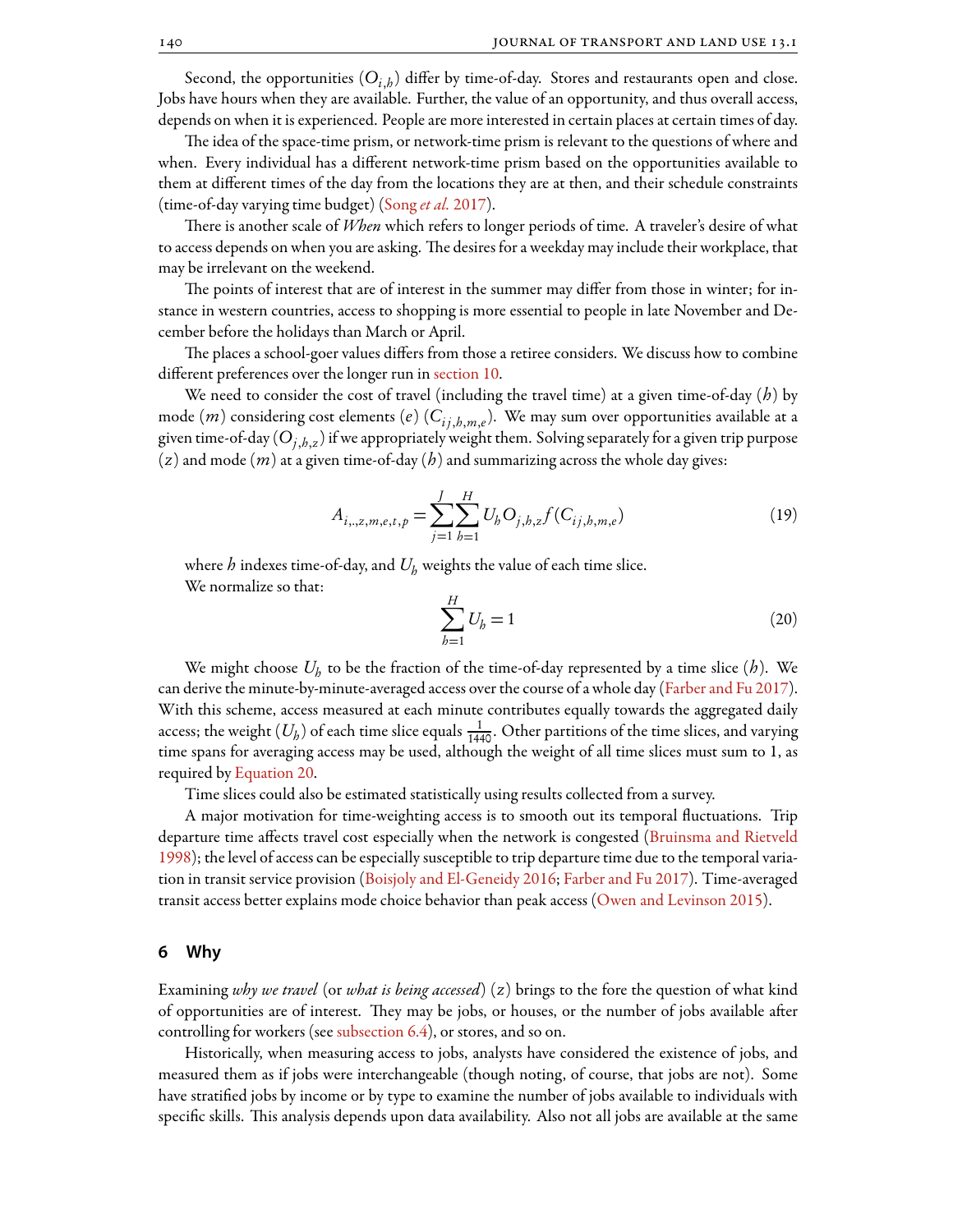time. For instance, though both work in office buildings, cleaning crews tend to operate outside of the regular business hours for desk workers, so this relates back to the question of *when*.

We should also note that perceived accessible opportunities (both perceived as an alternative opportunity, and reachable given schedule constraints) differfrom the analyst's measure of opportunities. ([Cascetta](#page-24-17)*et al.* [2016](#page-24-17))

### <span id="page-12-0"></span>**6.1 Multiple Activities**

The number of opportunities at each potential destination  $(O_{\vec{j}})$  reflects its value for spatial interaction to the traveler. This opportunities count is synonymous to the measure of destination attraction from spatial interaction models. Destination attraction may be measured, for instance, with its population ([O'Kelly and Horner](#page-27-15) [2003](#page-27-15)), the number of job opportunities, GDP, intensity of specific activities ([Bruinsma and Rietveld](#page-24-15) [1998](#page-24-15)), size of the facility [\(Knox](#page-26-19) [1978](#page-26-19)), market potential or sales([Holl](#page-25-18) [2007;](#page-25-18) [Spence and Linneker](#page-28-19) [1994\)](#page-28-19), or pixels of built-up area([Vermeiren](#page-29-11) *et al.* [2012](#page-29-11)).

The problems above are laid out as if there were only one opportunity or activity type or purpose of interest, e.g., jobs. But the value of a location, and thus overall access, depends on many different types of opportunities which one may reach from a location. An access measure involving multiple destination types can be weighted to produce a single aggregated measure, [\(Hou](#page-25-19) *et al.* [2019](#page-25-19)) or alternatively, can be stratified and discussed separately([Van Wee](#page-28-20) *et al.* [2001](#page-28-20)).

<span id="page-12-1"></span>We may sum over different types of opportunities([Bentlage](#page-24-18)*et al.* [2013\)](#page-24-18) if we appropriately weight them:

$$
A_{i,b,,,m,e,t,p} = \sum_{z=1}^{Z} \sum_{j=1}^{J} W_{z,p} O_{j,b,z} f(C_{ij,m,e})
$$
\n(21)

where *z* indexes activity types, and  $W_{z,p}$  weights the value of each activity type for each subpopulation.

We normalize the weight so that:

<span id="page-12-2"></span>
$$
\sum_{z=1}^{Z} W_z = 1
$$
 (22)

#### <span id="page-12-4"></span>**6.2 Weighting Activities**

## 6.2.1 A Weighted Average

<span id="page-12-3"></span>A first thought would be to choose  $W_{\rm z}$  as the normalized duration  $(D)$ , share of daily out-of-home time, at each activity, or perhaps frequency of the activity.([Hou](#page-25-19) *et al.* [2019\)](#page-25-19)

$$
W_z = \frac{D_z}{\sum_{z=1}^{Z} D_z}
$$
 (23)

We might prefer some other indicator of an activity's importance. For instance, toilet use does not typically comprise many minutes per day, but is often urgent, and the substitutes are socially undesirable. Similarly medical treatment may be important, but people would pay a premium to be in a hospital for less time. This could be defined uniquely for each individual or subgroup ( $p$ ) if the data were available. In network design problems using access as the objective function (maximizing access in linear programming problems), the weighting scheme can be based on the subjective priority assigned to each zone.([Antunes](#page-24-19) *et al.* [2003](#page-24-19))

Another issues is the compatibility of counts, one job is not commensurate with one store, so the matrix *W<sup>z</sup>* should address that as well, and make the scales of opportunities consistent.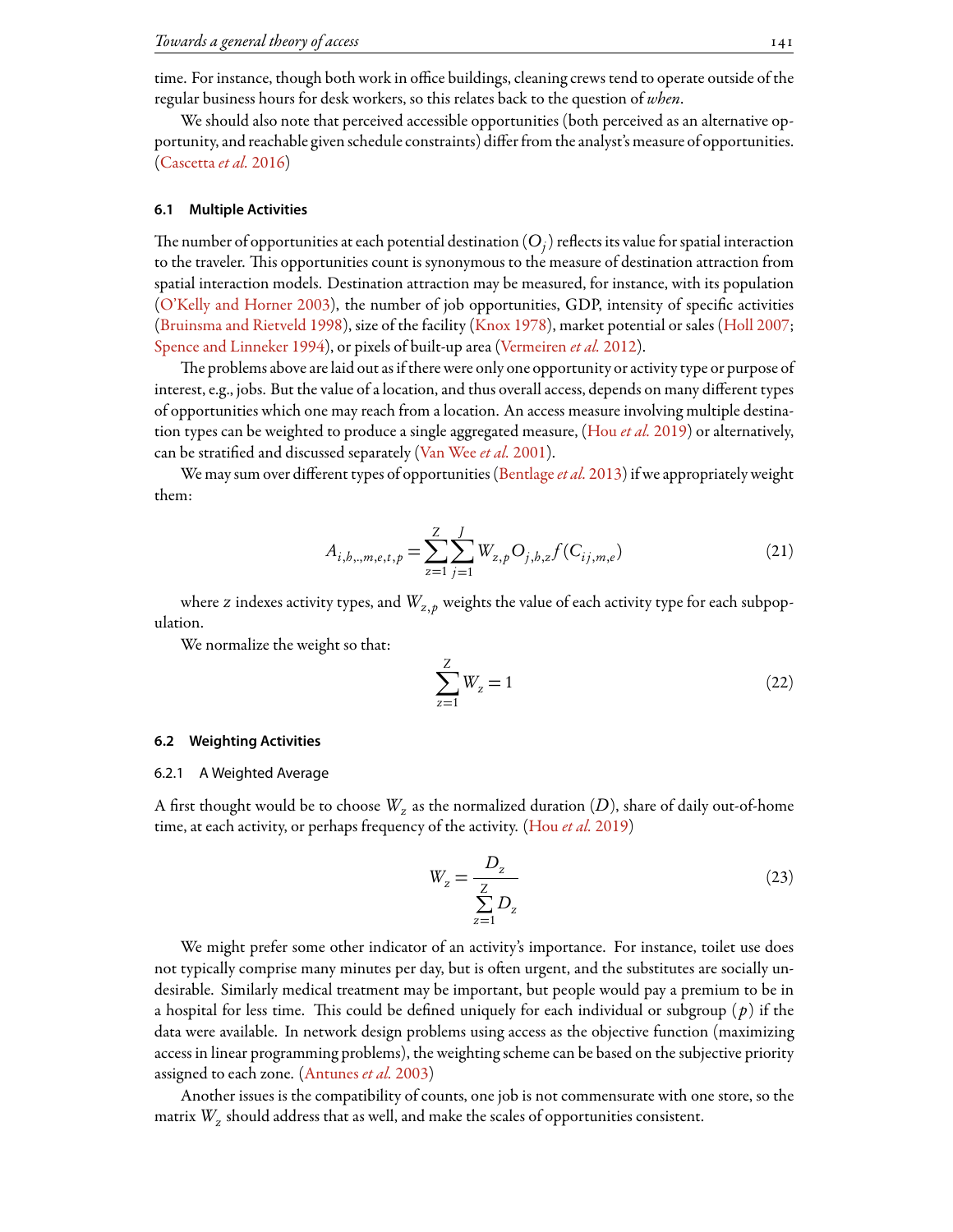**Example** Consider a family living in a zone with access to 3 jobs, 2 stores, 4 homes belonging to other people (excluding their own from access calculations) within 30 minutes. Each day, individual *p* spends 8 hours at work, 1 hour shopping, 1 hour visiting friends (in other people's houses), and 14 hours at their own home (of which there is 1). We neglect access to one's own home, though obviously including it would change the numeric answers. We take the sum over the amount of out-of-home time spent at activities.

We can denote the durations  $(D_z)$  and the opportunities  $(O_z)$  as:

$$
D_z = \begin{pmatrix} 8 \\ 1 \\ 1 \end{pmatrix}, O_{\dots z} = \begin{pmatrix} 3 \\ 2 \\ 4 \end{pmatrix}
$$
 (24)

The access by the above definition (Equations  $21, 22, 23$  $21, 22, 23$  $21, 22, 23$  $21, 22, 23$  $21, 22, 23$ ) yields:

$$
\left(\frac{8}{10}\right) \cdot (3) + \left(\frac{1}{10}\right) \cdot (2) + \left(\frac{1}{10}\right) \cdot (4) = 3\tag{25}
$$

Doubling jobs (from 3 to 6) increases overall access sublinearly to:

$$
\left(\frac{8}{10}\right) \cdot (6) + \left(\frac{1}{10}\right) \cdot (2) + \left(\frac{1}{10}\right) \cdot (4) = 5.4
$$
 (26)

#### 6.2.2 A Cobb-Douglas approach

What we really have is a multi-factor production function, each activity is necessary for the production of full access. The Cobb-Douglas function was an early version of that, measuring output as a function of input([Douglas and Cobb](#page-25-20) [1928\)](#page-25-20).

<span id="page-13-1"></span>We can write that for our case as composite opportunities  $(O.,.)$ :

$$
\mathbf{O}_{\cdot,\cdot,\cdot} = e x p(W_0) \cdot \prod_{z=1}^{Z} (O_{j,b,z})^{W_z}
$$
 (27)

or equivalently

$$
ln(\mathbf{O}_{\cdot,\cdot,\cdot}) = W_0 + \sum_{z=1}^{Z} W_z ln(O_{j,b,z})
$$
\n(28)

Where the coefficients in [Equation 29](#page-13-0) indicate increasing, constant, and decreasing returns to scale respectively:

<span id="page-13-0"></span>
$$
\sum_{z=1}^{Z} W_z > 1, \qquad \sum_{z=1}^{Z} W_z = 1, \qquad \sum_{z=1}^{Z} W_z < 1 \tag{29}
$$

where the interpretation of a Cobb-Douglas model indicates that:  $\,W_{0}$  is an efficiency parameter, and the weights (*W<sup>z</sup>* s) are elasticity parameters.

The weights could be assumed to be the fraction of out-of-home time spent at a given activity, or some other method could be employed to estimate their value, for instance based on their influence on real estate prices.

**Example** Consider the same zone as above. Use share of daily out-of-time time as exponents, which has the notable property of ensuring constant returns to scale, as the shares sum to 1.

Theaccess by the above definition ([Equation 27\)](#page-13-1) would be:

$$
O.,.,. = 3^{8/10} \cdot 2^{1/10} \cdot 4^{1/10} = 2.96
$$
 (30)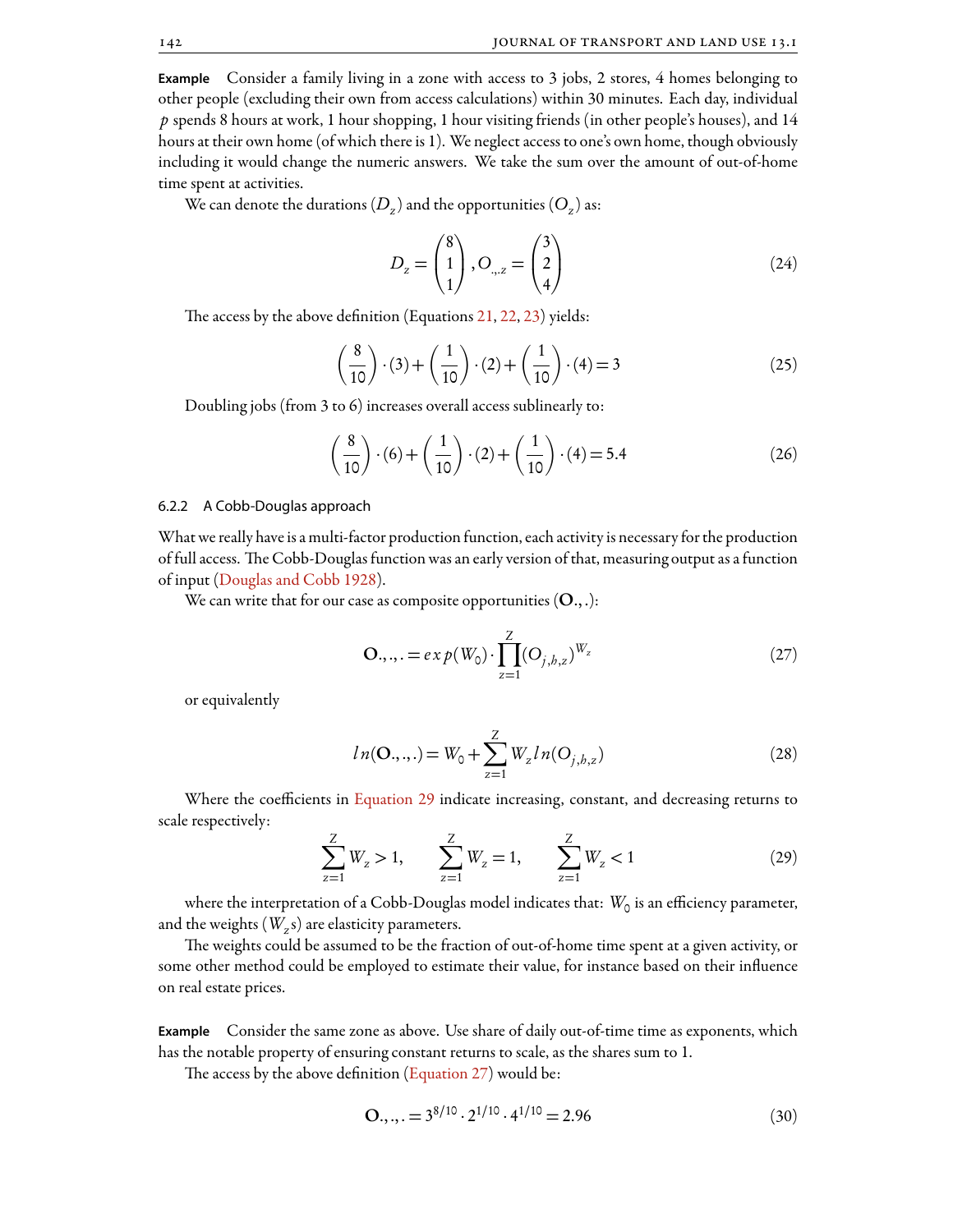and doubling jobs without changing the other out-of-home activities increases access sublinearly, as expected.

$$
O.,.,. = 6^{8/10} \cdot 2^{1/10} \cdot 4^{1/10} = 5.16
$$
 (31)

ualitatively, this procedure feels more natural than a simple weighted average, though whether it better explains behavior is an open question. Obviously this example is dominated by jobs for two reasons, there are more jobs than other activities and more time is spent at jobs than other activities. So while the primal access to jobs would be 3 (or 6) in this example, the multi-activity access varies from 2.96 to 5.16.

# 6.2.3 Schedules and time-dependent activity weights

Our explication has largely been from the perspective of longer-term location decisions, and the opportunities available at places. We have not talked about daily schedules, and the choice of a location within the day (e.g., where to eat lunch) surely depends on what one plans to do next. So the weights for different purposes may themselves be time-of-day dependent. Exploring that awaits future research.

# 6.2.4 Discussion

The correct way of combining opportunities is far from obvious, even if we agreed jobs, stores, and houses were commensurate units. We also have the problem of which activities to consider, though presumably time spent at places helps inform this, and infrequent activities (like airport travel, the zoo, museums, or stadiums) don't have the same importance as daily trips. Nevertheless, developing weights in the absence of human behavioral data (like travel choices or housing prices) is fraught. Using some form of statistical modeling (e.g., of house prices) to develop weights, or entering activities separately into (e.g., hedonic) models is another approach.

Using percentage of a region's opportunities of type *z* available to normalize each type would help make the different activities commensurate in a given analysis, but makes it difficult to compare between places or over time. Someone in a small city (e.g., Fresno) may be able to reach 100% of opportunities in 45 minutes, while in a large city (e.g., Los Angeles), a smaller percentage of a much larger number can be reached in the same 45 minutes. Which has better access? We believe land markets primarily consider absolute rather than relative access when embedding value, recognizing that diminishing returns to access may make these more similar than constant returns to access would.

An assumption implicit in the approaches above is that opportunity types are substitutes. But clearly some are not, access to all may be needed for a successful place or person. A city with all stores, but no jobs cannot survive (nor can the opposite). So simple summation, with weighting, may be misleading.

Some activities are substitutes, or near substitutes (restaurants can substitute for grocery stores), while others are complements (people cannot buy food if they don't have an income provided by jobs). In network terms, substitutes are parallel or competitive links, complements are links in series. The classic example in economics is shoes: left and right shoes are perfect complements, shoes and slippers are perfect substitutes. This is however complicated, as there are only 24 hours in a day, in a sense a minute at any activity competes with a minute at another activity.([Levinson and Kanchi](#page-26-20) [2002\)](#page-26-20)

# <span id="page-14-0"></span>**6.3 Diminishing Returns to Opportunities**

In gravity models of access, discussed in [subsection 4.3,](#page-9-1) the value of opportunity diminishes with the cost to reach it. But the value of opportunities may diminish simply because of their number. There is a limit to the available time per day, and the amount of service a person can reasonably consume. The addition of a second opportunity within 10 minutes adds less value than the first one, and so on. To account for this, we might wish to adjust opportunities  $(O_j^{})$  with a discounting function  $(g)$ , an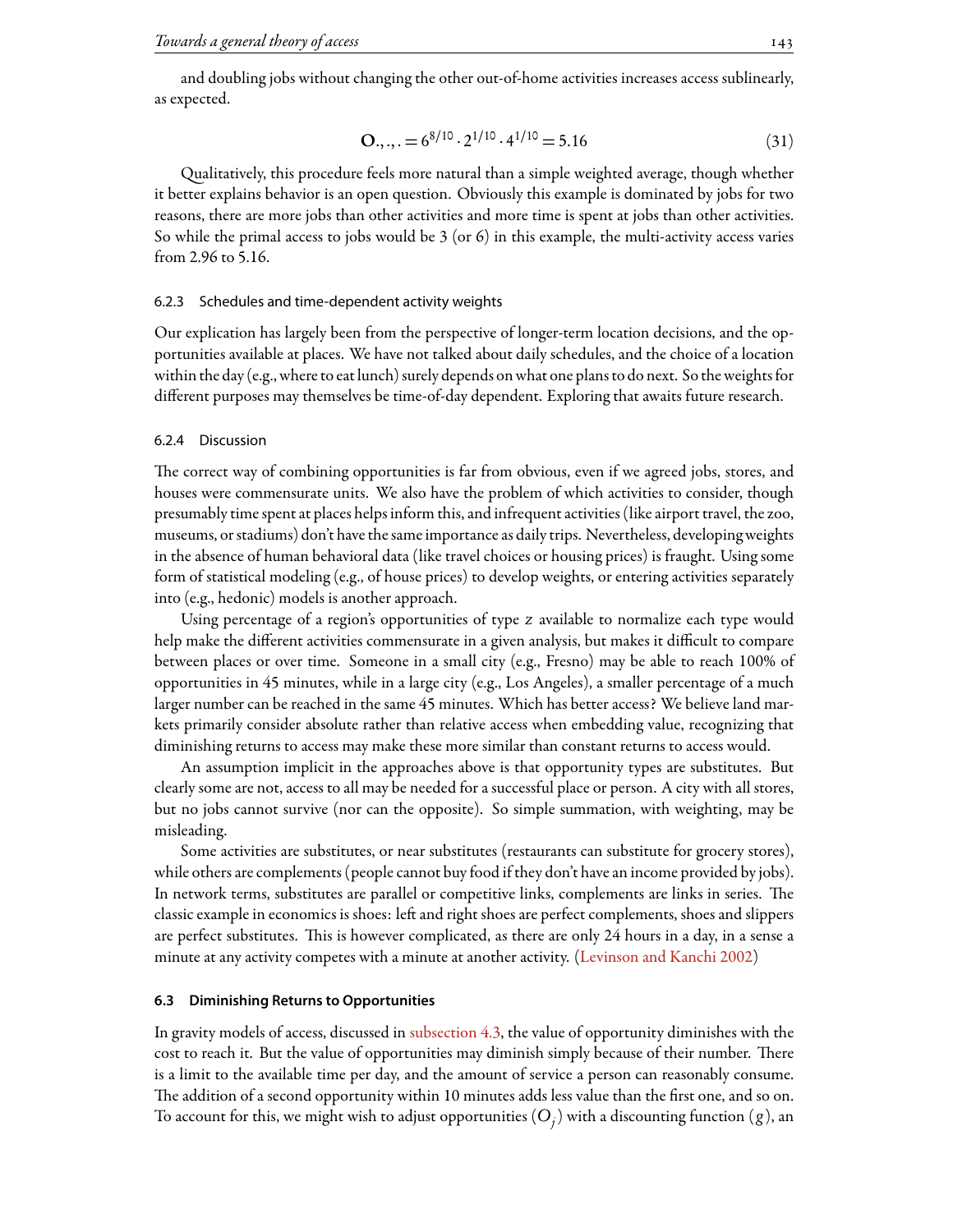example is given below, where the discounting factor  $(\beta_1)$  is negative, and the scaling factor  $\beta_0$  is positive:

$$
g(O_j) = \beta_0 exp(\beta_1 O_j)
$$
\n(32)

Thisrelates to the intervening opportunities model of trip distribution. ([Cui and Levinson](#page-24-2) [2019b](#page-24-2); [Stouffer](#page-28-21) [1960](#page-28-21))

### <span id="page-15-0"></span>**6.4 Discounting Opportunities due to Competition**

When we say there are a certain number of stores available, those stores are assumed to be available independent of the number of people who might avail themselves of those stores. While there might be crowding, it is uncommon and typically neglected. In contrast, when we say there are a certain number of jobs available, those jobs are being competedfor by other workers. So seeking a job in a place with say 1,000,000 jobs within 30 minutes and 1,000,000 workers is very different than seeking a job in a place with only 500,000 workers, or one with 2,000,000 workers. Those other workers diminish the available jobs.

Following on the pioneering work of [Shen](#page-28-2) [\(1998](#page-28-2)), there is a growing literature on considering competition in access measures. The destination-based access ratio is formulated as the ratio of opportunities reachable from a location, to the demand reaching the same opportunities – the passive access from that location, as described in [subsection 2.2](#page-3-3). The destination-based access ratio differs from the origin-based measure, in accounting for the source of demand; opportunities at each destination are discounted by the destination's corresponding demand. The basic formulation of demand adjusted potential access is shown in [Equation 35.](#page-15-1) The formulation is essentially a summation of 'supply to demand ratio' for each destination, subjected to an impedance function. Refactoring the presentation of [Shen](#page-28-2) ([1998](#page-28-2)) to be consistent with ours:

$$
A_{j,b,workers,m,e,t,p}^{\circlearrowleft} = \sum_{k=1}^{K} O_{k,b,workers} f(C_{kj,b,m,e}) \tag{33}
$$

We define the discounted number of opportunities due to competition as:

$$
g(O_{j,h,jobs}) = \frac{O_{j,h,jobs}}{A_{j,h,workers,m,e,t,p}^{\circlearrowleft}
$$
\n(34)

<span id="page-15-1"></span>This results in access to jobs considering competition as:

$$
A_{i,b,j/w,m,e,t,p} = \sum_{j=1}^{J} g(O_{j,b,jobs}) f(C_{ij,b,m,e})
$$
\n(35)

It should be noted that discounting jobs for competition means the number of discounted jobs reachable is on the order of one, rather than perhaps hundreds of thousands, as the number of competing workers is the same order as the number of available jobs. This is of a very different scale than discounting, say, retail opportunities because the first store is more valuable than the second. This is important when trying to construct a multi-activity accessibility measure, as the opportunities are not naturally of commensurate scales.

A number of other methods can be used to account for competition, including the balancing factorsfrom the spatial interaction model [\(Geurs](#page-25-4)*et al.* [2003;](#page-25-4)[Wilson](#page-29-12) [1971\)](#page-29-12), competitionfactor [\(VanWee](#page-28-20) *[et al.](#page-28-20)* [2001](#page-28-20)), and the two-step floating catchment area method([Luo and Wang](#page-26-21) [2003](#page-26-21)).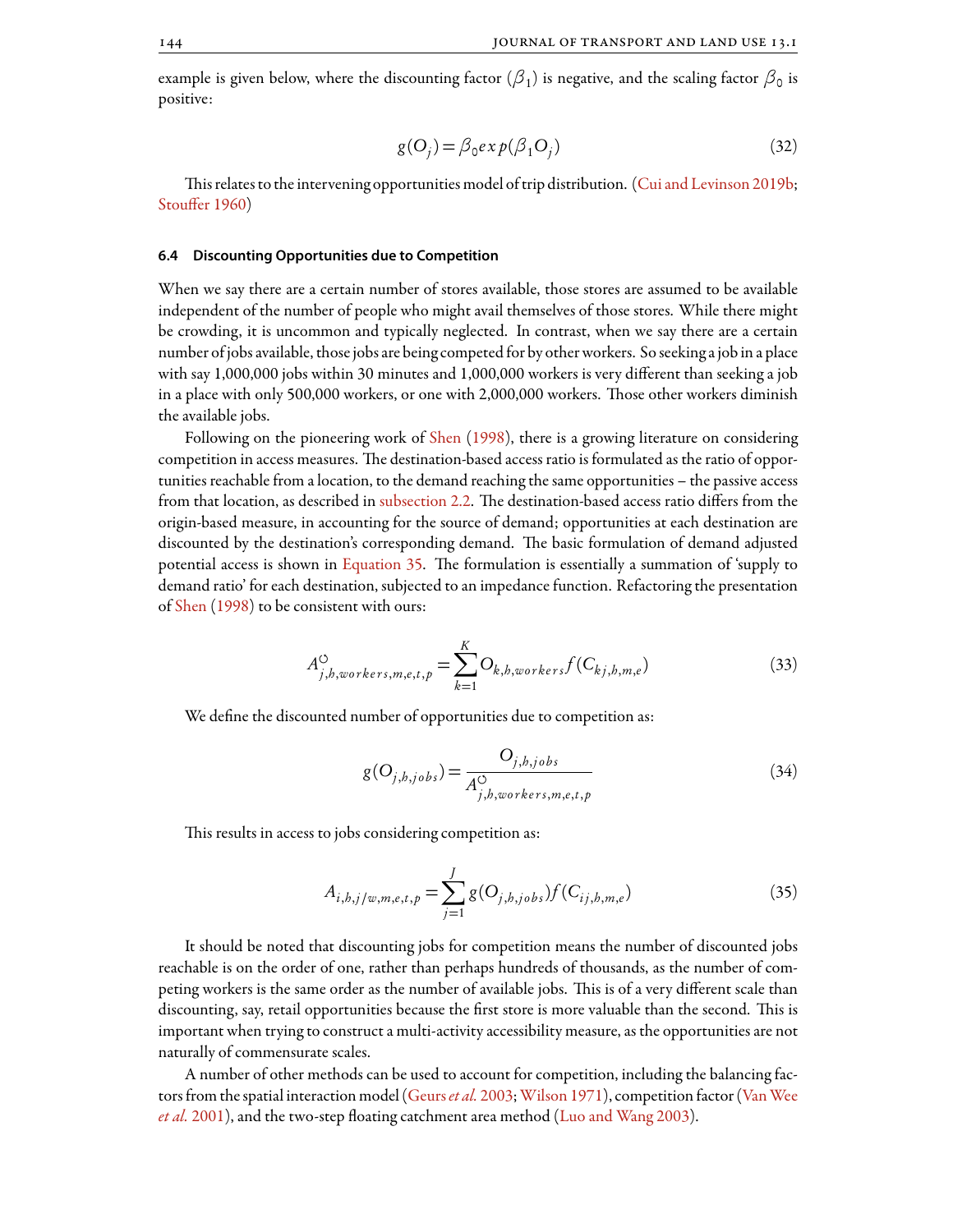<span id="page-16-2"></span>

|               | Transit Access | Auto Access | Transit Share | Multimodal Access |
|---------------|----------------|-------------|---------------|-------------------|
| <b>Before</b> | 10,000         | 100,000     | 9.1%          | 91,818            |
| After         | 20,000         | 100,000     | 16.7%         | 86,667            |

**Table 2:** Illustration of Multimodal Accessibility Paradox

# <span id="page-16-0"></span>**7 Mode**

e dimension of *how we travel* (or *by what mode*) (*m*) indexes access by whether the trip is made on foot, by bike, by public transport, or by automobile (or by any number of numerous other modes we might consider). Clearly speeds vary by mode. The perceived speed differs from the objectively measured speed. Further, people have different modes available, and perceive the quality of the trip differently.

Accessibility differs by the mode of travel. Sometimes the access of a location needs to be measured while accounting for different modes. Accessibility by different modes can be measured and analyzed separately as we discuss above. Here we look at how to consider them collectively.

Combining the modes is tricky. While activity and time-of-day affect opportunities available, and time-of-day also affects travel cost, mode only affects travel cost and not opportunities. The modes cannot simply be summed, otherwise introducing a new mode would increase access, even if it did not improve service. This is referred to as the 'Red Bus, Blue Bus Paradox' in the mode choice literature. ([Ben-Akiva and Bierlaire](#page-24-20) [1999\)](#page-24-20)

Decayfunctions depend on both mode of travel and trip purpose ([Iacono](#page-26-17) *et al.* [2008b](#page-26-17)), and often vary in the speed of travel, affecting access measure. Depending on location, the mode of transport may have a more significant effect on access than the physical distance to destinations [\(Wachs and Kumagai](#page-29-3) [1973](#page-29-3)).

### <span id="page-16-3"></span>**7.1 Weighting Modes by Shares (and a paradox)**

<span id="page-16-1"></span>Accessibility can be expressed as a mode-share weighted average  $(X_{i}, j_{m})$  by different modes; [\(Knox](#page-26-19) [1978](#page-26-19)) as shown in [Equation 36:](#page-16-1)

$$
A_{i,b,z,,e,t,p}^{X} = \sum_{j=1}^{J} \sum_{m=1}^{M} X_{ij,m} O_{j,b,z} f(C_{ij,m,e})
$$
\n(36)

where the mode share  $(X_{i,j,m})$  of mode *m* for origin-destination pair  $ij$  is constrained:

$$
\sum_{m=1}^{M} X_{ij,m} = 1
$$
\n(37)

It has been claimed that aggregating automobile and transit access weighted by mode share provides a reasonably robust measure of access for a neighborhood, that accounts for automobile ownership. [\(Knox](#page-26-19) [1978](#page-26-19))

The risk with [Equation 36](#page-16-1) is that the mode share for a slower mode might rise, lowering the overall value of access. In the example in [Table 2,](#page-16-2) there are two modes, and the transit improvement, which doesn't affect auto access, by attracting additional users would reduce multimodal access from 91,818 to 86,667. This is a version of Simpson's Paradox.

However, the potential drop in overall access by improving slower modes doesn't necessarily mean the users are worse off; since the slower modes are often associated with lower monetary costs, the free choice by the users to switch to slower modes reflects their perceived higher utility with the slower modes. It may also come with lower social costs([subsection 3.4](#page-7-1)).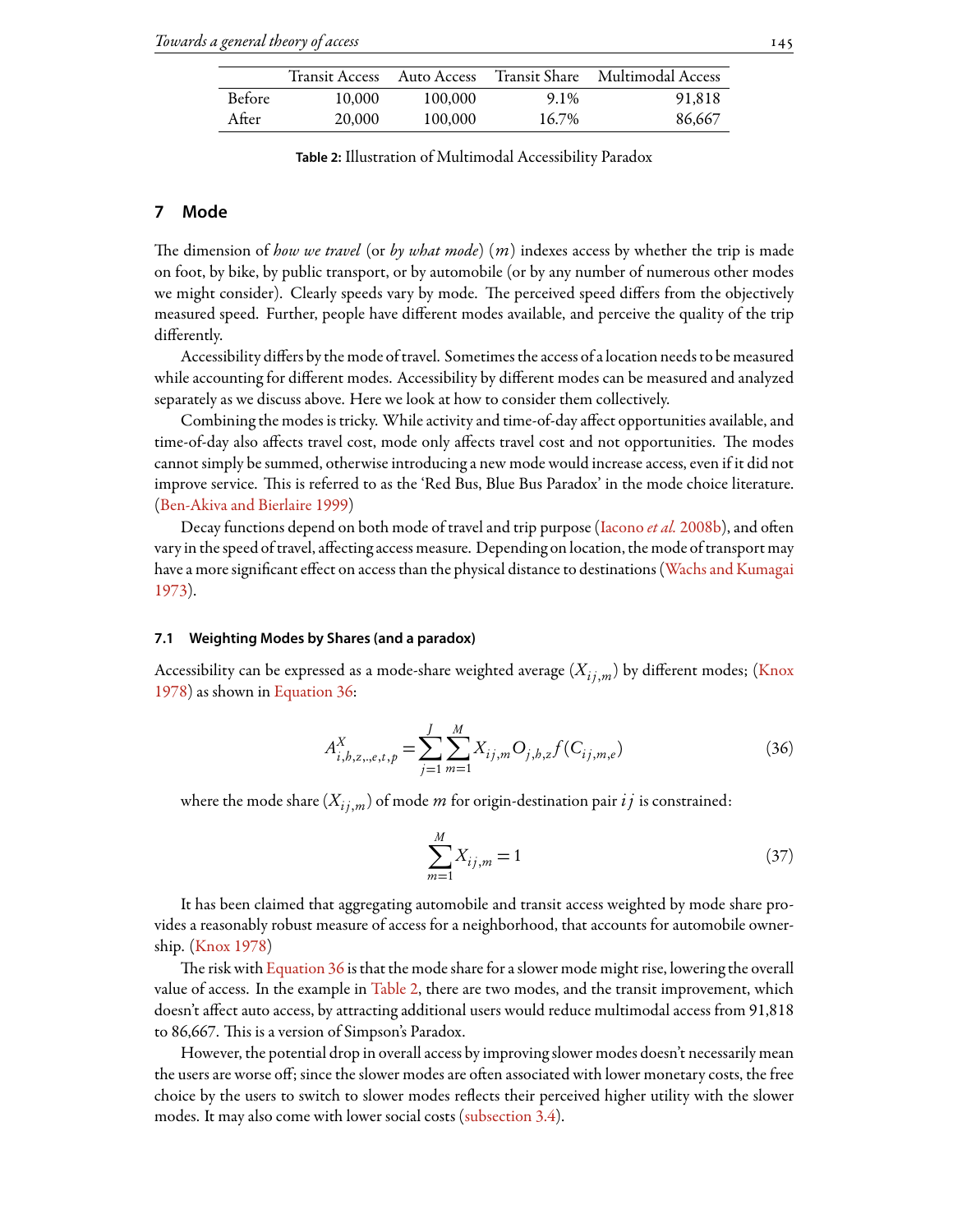# <span id="page-17-2"></span>**7.2 Mode with Maximum Accessibility (Lowest Cost)**

<span id="page-17-0"></span>Assuming all modes are available, access with multiple modes can be expressed by the mode that provides maximum access (*A ∗ i*,*h*,*z*,.,*e*,*t*, *p* ) in a particular market, shown by [Equation 38](#page-17-0):

$$
A_{i,b,z,,e,t,p}^* = \max_{m} \sum_{j=1}^{J} O_{j,b,z} f(C_{ij,m,e})
$$
\n(38)

Evidence indicates the higher the access a mode provides relative to other modes, the more people tend to choose it([Owen and Levinson](#page-27-2) [2015\)](#page-27-2). But that is far from saying that everyone chooses the mode with maximum access. Using just personal costs, the mode with highest access to jobs turns out to be auto for almost every Census block in the United States, according to the results of the various Access Across America studies, as the travel time by auto is lower than other modes for almost every origin-destination pair [\(Murphy and Owen](#page-27-16) [2019;](#page-27-16)[Owen and Levinson](#page-27-17) [2014;](#page-27-17)[Owen](#page-27-18) *et al.* [2014,](#page-27-18) [2018\)](#page-27-19). Yet while auto mode share is obviously high in the United States, it is not 100%. This is because people don't just minimize travel time, and on individual trips people are concerned about the factors of the trip to the particular destination, not access to all destinations. It is also because not everyone has every mode available.

Full cost access [\(subsection 3.4](#page-7-1)) offers another way through. With full cost access, considering the full cost of travel ( $\rm C_{ij,h,m,e}$ ), including both short run and long run private and social cost elements (*e*), modes other than the automobile begin to be competitive, as the automobile has greater externalities than other modes. [\(Cui and Levinson](#page-24-12) [2018](#page-24-12), [2019a](#page-24-4)) Although full cost access may give a useful value for normative evaluations (e.g., what investments a public agency should make), it doesn't explain behavior well, as travelers don't actually incur external costs.

## <span id="page-17-3"></span>**7.3 Modal Availability**

e maximum access approach assumes all modes are available. People without automobiles have a reduced choice set compared to those with automobiles. People who cannot ride bikes similarly have fewer options. In such cases an availability matrix is employed to quantify availability-weighted modeoptimal access (*A ∗∗ i*,*h*,*z*,.,*e*,*t*, *p* ). With the availability matrix, [Equation 39](#page-17-1) measures the maximum access of a particular location, from the modes that are available to this individual.

$$
A_{i,b,z,,e,t,p}^{**} = \sum_{m=1}^{M} \sum_{j=1}^{J} V_{i,m} O_{j,b,z} f(C_{ij,m,e})
$$
\n(39)

<span id="page-17-1"></span>The value for each  $i$ ,  $m$  element in the matrix of modal availability ( $V_{i,m}$ ) takes a value between 0 and 1 indicating the share of people at origin *i* for whom mode *m* is available as their best option.

$$
V_{i,m} \in (0,1), \qquad \sum_{m=1}^{M} V_{i,m} = 1 \tag{40}
$$

$$
V_{i,auto} = \text{share of people with auto available}
$$
  

$$
V_{i,auto} = \text{share with auto unavailable} (= 1 - V_{i,auto})
$$
 (41)

We first face the question of what it means to "have a mode available". A wealthy person may forgo car ownership but retains the option to own one may be thought to have long run availability but not short run. In a world with shared vehicles on-demand, the meaning of modal availability also changes.

We then face the question of identifying the "best option," which presumes having already solved this problem for all modes. As noted, from an individual perspective, in the United States, auto almost always produces higher accessibility (has lower per trip costs) than public transport, so we can think of this as an auto availability measure. In practice, we may make the simplifying assumption that all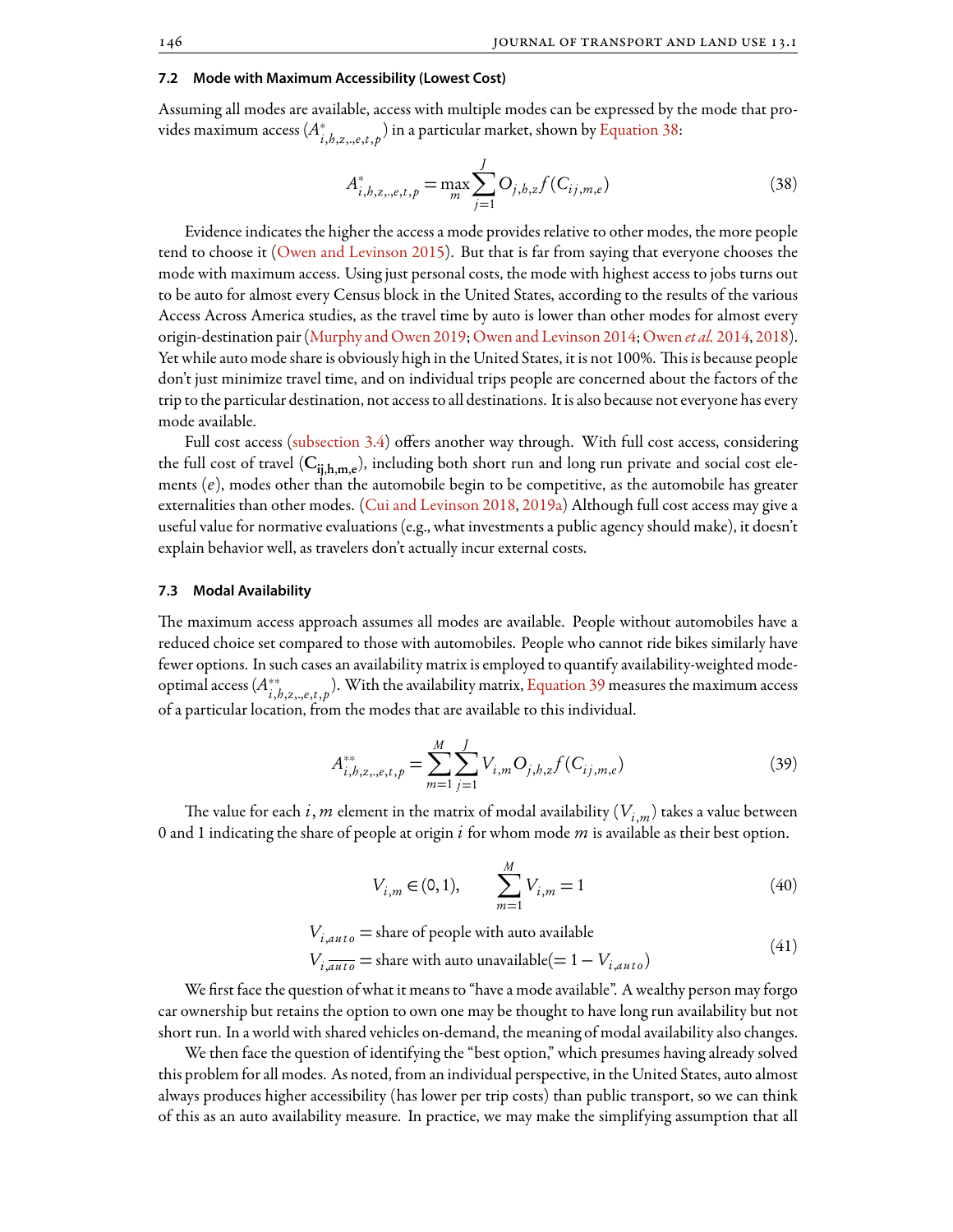other users take public transit or bicycle as the next best alternative. We might write the costs that are used in the impedance function as:

$$
C_{ij,auto,e} = \min_{m} C_{ij,m,e}
$$
  
\n
$$
C_{ij,\overline{auto},e} = \min_{m \neq auto} C_{ij,m,e}
$$
\n(42)

This would get more complicated, beyond the scope of this paper, if a full cost accessibility approach were used, as auto users incur the internal (private) costs, and behave based on those costs, but produce external (social) costs which are higher; but not all people who have auto available are auto users.

Thismethod avoids the paradox (subsection  $7.1$ ) of improving service increasing the mode share of transit and thus decreasing accessibility because even if mode share of transit increases, modal availability of automobile does not necessarily decrease. However it may happen that people give up their cars or the income mix in a neighborhood changes. But in that case the loss of accessibility is real, at least in the short run, not paradoxical.

# <span id="page-18-0"></span>**8 For Whom**

The question of access for *whom*  $(p)$  relates to where [\(section 2](#page-2-0)). At the limit, looking at individual persons and highly localized places (*i*) will be identical, at least at the points in time where the individual occupies that place. Keep in mind that aggregating spatially (where the subgroup is people who are adjacent to each other at a point in time, e.g., residents of a block) is a very special case of aggregating by groups generally. In the case of equity, we might be interested in places, but we have interest in other kinds of groups. We may be interested not in individuals as such, but in subgroups, for instance minorities, or disadvantaged people, and ask how their access compares with other subgroups, or the population at large. [\(Martens](#page-27-20) [2016;](#page-27-20) [Palmateer](#page-27-21) [2018](#page-27-21); [Yeganeh](#page-29-13) *et al.* [2018](#page-29-13))

Most access applications use access to jobs, and this is often taken as a surrogate for general access. On the one hand, access to jobs is relevant not just for work trips, since the place where someone works is often where someone else receives services, so transit access to jobs reflects a general measure of "urban opportunities" [\(Merlin](#page-27-22) [2017\)](#page-27-22), and more is preferable to less. On the other hand, we recognize that different job categories represent different economic activities, and different types of jobs generally requiredifferent skills and education levels ([Geurs](#page-25-4) *et al.* [2003;](#page-25-4) [Giuliano](#page-25-21) *et al.* [2010\)](#page-25-21). The balance between the number of jobs in each category and the number of eligible workers affects access measures. ([Wachs and Kumagai](#page-29-3) [1973\)](#page-29-3) We compute location-based access by jobs category  $(A_{i,h,j \, obs_k,m,e,k})$  by computing the number of jobs in a particular category (  $j$   $o$   $b$   $_{\rm{S}}$  ) reachable within the given time threshold.

$$
A_{i,k,j_0b s_k, m,e,t,k} = \sum_{j=1}^{J} O_{j,k,j_0b s_k} f(C_{ij,k,m,e})
$$
\n(43)

We develop a person-weighted average to all jobs considering the number of workers in category *k* at *i*.

$$
A_{i,k,jobs,m,e,t,:} = \frac{\sum_{k=1}^{K} S_{i,k} A_{i,k,jobs_k,m,e,t,k}}{\sum_{k=1}^{K} S_{i,k}}
$$
(44)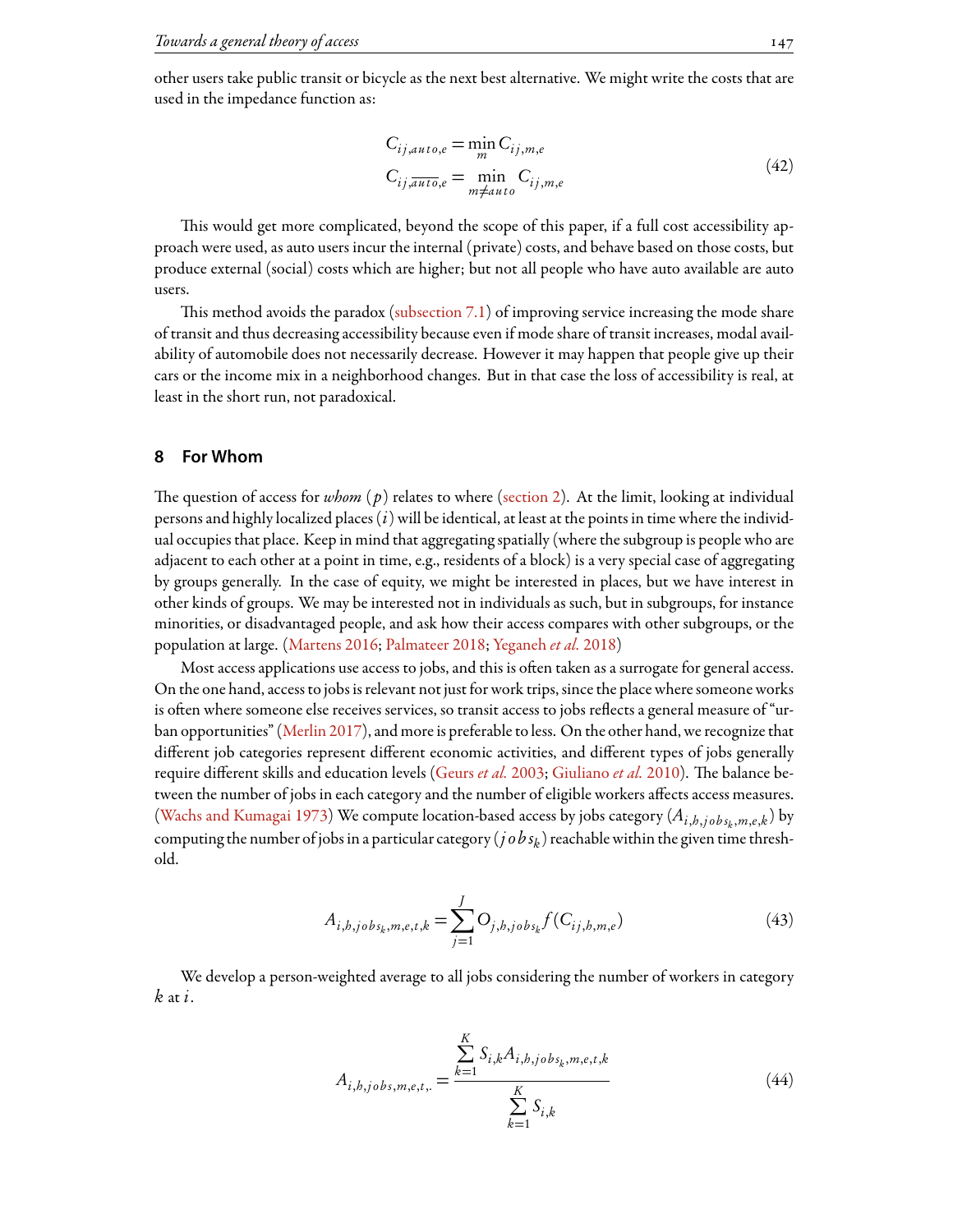Similarly, we can develop person-weighted averages of access to jobs in a category at a location (*i*) that members of a subgroup (*k*) can avail themselves, for the entire region.

$$
A_{.,b,jobs_k,m,e,t,k} = \frac{\sum_{i=1}^{I} S_{i,k} A_{i,b,jobs_k,m,e,t,k}}{\sum_{i=1}^{I} S_{i,k}}
$$
(45)

If the subgroups vary in proportion by location (groups cluster spatially), then the person-weighted average for each subgroup will vary.

# <span id="page-19-0"></span>**9 Generalizing Access**

In this section we make explicit a combined expression of regional, person-weighted accessfor multiple time slices, multiple activities, multiple modes, and multiple groups, considering specific cost elements  $(e)$  and for a specific impedance function threshold  $(t)$ . This consolidates the extensions of primal access developed in sections [5,](#page-10-0) [6,](#page-11-0) [7](#page-16-0), and [8.](#page-18-0) The resulting expression follows:

$$
A_{i,\ldots,e,t,\ldots}^{**} = \frac{\sum_{m=1}^{M} \sum_{j=1}^{J} \sum_{z=1}^{Z} \sum_{b=1}^{H} \sum_{p=1}^{P} \sum_{e=1}^{E} S_{i,p} U_{b} W_{z} V_{i,m} g(O_{j,z,b}) f(C_{ij,b,m,e,t})}{\sum_{p=1}^{P} S_{i,p}}
$$
(46)

<span id="page-19-2"></span>Obviously this explicit expression is cumbersome. If we think in terms of matrices rather than vectors, we can represent the above as a measure of general access:

$$
\mathbf{A}_{\mathbf{i}} = \sum_{j=1}^{J} g(\mathbf{O}_{\mathbf{j}}) f(\mathbf{C}_{\mathbf{ij}})
$$
(47)

In one sense, [Equation 47](#page-19-2) more or less repeats the original Hansen equation([Equation 1\)](#page-3-1), just making everything bold. We do transform Opportunities (*O*) by function *g* to reflect diminishing value of opportunities and competition.

But what is implied by that is that we are dealing with the matrix of weighted opportunities  $(\rm O_j)$ , considering all of the different activity types (*z*), by all times-of-day (*h*), and all available modes (*m*), as well as the matrix of all of the relevant cost elements  $(C_{ii})$ , which may be the full social costs or generalized internal costs, depending on the purpose.

This is an important shift in thinking from partial to general access. However, we recognize that apart from likely being more expensive in terms of compute costs and the extensive and higher resolution disaggregate data required, the ensuing privacy issues pose challenges to the implementation of a general access measure.

# <span id="page-19-1"></span>**10 Lifecycle Access**

Access does not simply occur at a single point in time, it is effectively a continuous flow of services provided over many years. When making long-term decisions like investments, people should consider not just today's access, and not just the access in *L* years, but the stream of access over time. We denote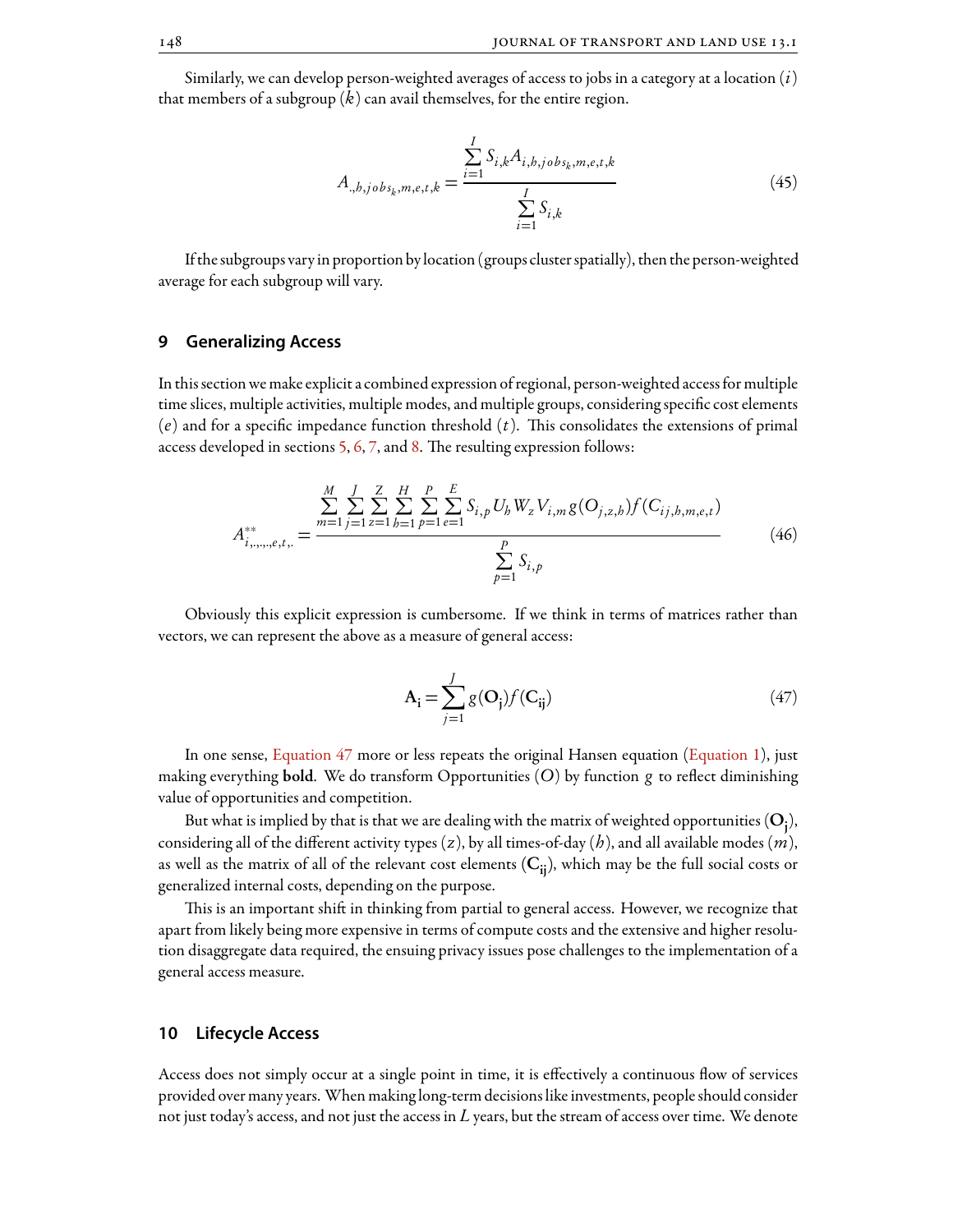this as  $A_{i,\Lambda}$ . In this case, the measure might be 'discounted opportunity-years' that a project provides, where  $r$  is the discount rate,  $l$  is an index of years.

$$
\mathbf{A}_{\mathbf{i},\Lambda} = \sum_{l=1}^{L} \left( \left( \sum_{j=1}^{J} \mathbf{O}'_{\mathbf{j},l} f(\mathbf{C}_{\mathbf{i},l}) \right) \Lambda(r,l) \right) \tag{48}
$$

A typical discounting function  $(\Lambda)$  is:

$$
\Lambda(r,l) = \left( (1+r)^{-l} \right) \tag{49}
$$

Similar to how the present value of the capital is projected into the future, the opportunity cost from experiencing low levels of accessibility can accumulate over the years. The benefits (costs) of high (low) levels of accessibility experienced early in life may accumulate, so the rich get richer (better opportunities open doors to even better chances) and the poor fall farther behind. Alternatively, those benefits may dilute over time. The lifecycle access provides a pathway to account for the effect of access over time.

Consider for instance two alternative investments. The first provides accessibility benefits now, and for 30 years, the second is capital intensive and only provides benefits in years 25-50. Conventional cost-benefit or cost-effectiveness analysis would account for these time differences through discounting, but benefits might be accounted for as travel time savings. To date, we are unaware of any accessibility analysis that has ever done this, and so accessibility cannot be properly accounted for in project evaluation.

Other appropriate ways to discount the benefits and costs of the future back to the present could be considered, such as hyperbolic discounting, depending on the time value of money, uncertainty, and other factors.

# <span id="page-20-0"></span>**11 Conclusions**

People and organizations will pay a premium to be in locations with higher access to the things (people, opportunities) they care about, to save time and money on travel, and to be more productive and earn more, all else equal. The general theory of access makes the claim that access, properly and completely measured, explains location-related decisions.

In *theory*, we can construct a measure of access to each thing (activity, person, place), by timeof-day, by every available mode, considering every (perceived) cost, for each person considering their unique preferences, at every moment. This looks a lot like what utility theory-based models try to do.

In *practice*, we construct a measure of access to jobs, (and a few other things) in the peak, by auto and transit (and walk and bike), considering actual travel times (and maybe financial outlays), for the average person or selected groups.

To the extent the practical measure correlates reasonably well with the theoretical ideal, the distinction is less critical. But it is the job of the academics to understand the world better, while others need to put in place something that is actually feasible if known to be imperfect. We delved in this paper to understand what an ideal measure might consider. To reduce the gap between the theory and practice in accessibility measurements, more data covering both a longer time frame, and more accurate demographic and land use data would be necessary, for starters. Whether that additional information required by the more accurate ideal measure is worth the effort of obtaining and analyzing the required data inputs is an empirical and economic question beyond the scope of this work.

Undoubtedly, future researchers will disentangle new dimensions of access.

Already, the concept of virtual access (access via the internet, delivered services, and the like) has received some attention, but doesn't yet neatly fit in this framework. Access to things includes both going and getting things (going to the store), and having things brought to you like water, natural gas,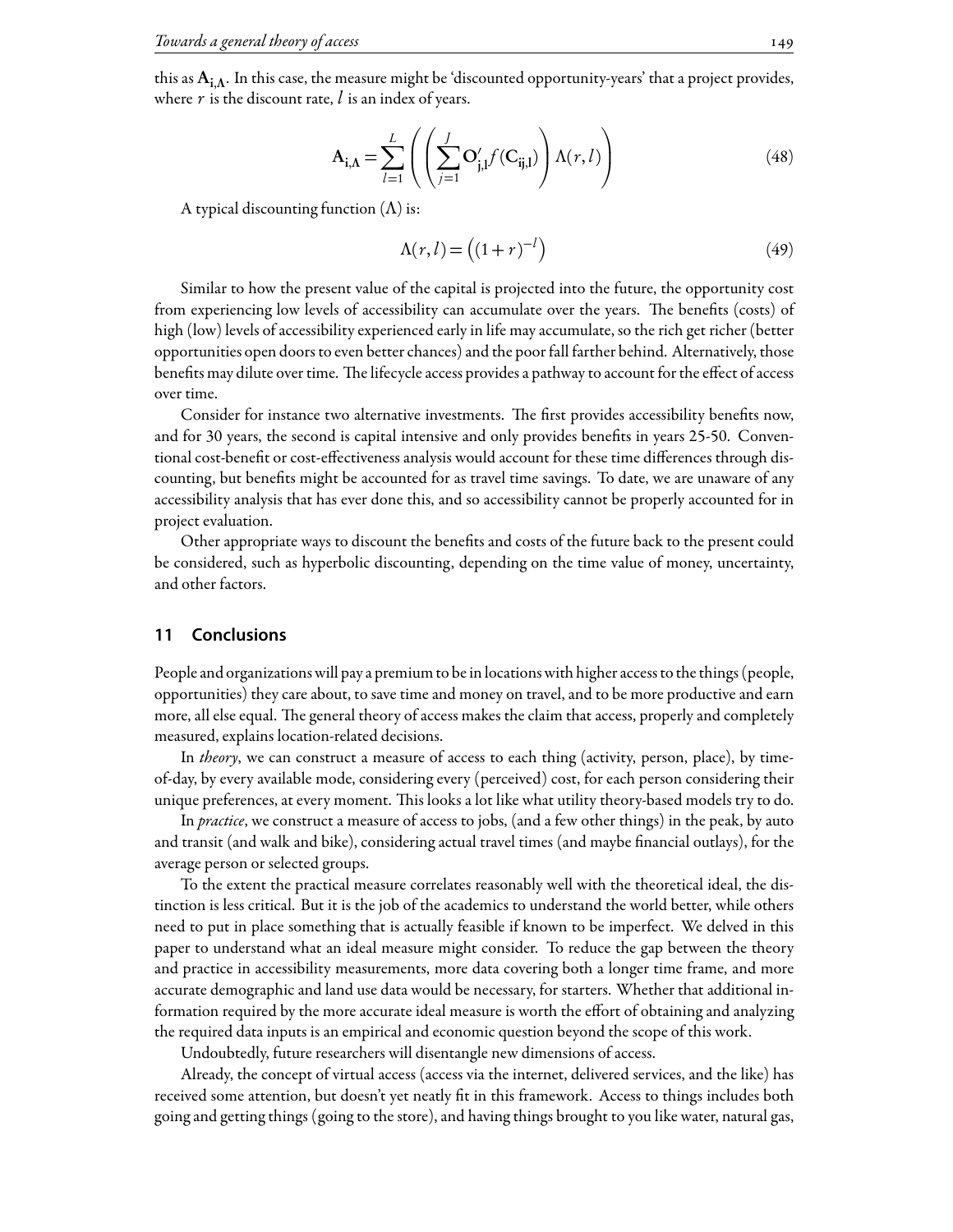electricity, internet bandwidth, and delivered goods, or having things taken away like sewer and waste collection (or, reframing, bringing the absence of filth). These delivered goods, now more prevalent with the internet, are insufficiently recognised as an important aspect of the value of places. Access to input goods and distribution through a supply chain also has relevance at the level of the firm.

That people are more productive in places with higher access to other people, places commonly referred to as cities, implies that access produces externalities that are not fully captured by the real estate markets. We mention a few additional positive externality processes associated with access that may not be fully captured economically. High transit service attracts more ridership, which further reinforces service provision, and existing transit ridership([Bar-Yosef](#page-24-21) *et al.* [2013;](#page-24-21) [Levinson and Krizek](#page-26-22) [2018;](#page-26-22) [Mohring](#page-27-23) [1972\)](#page-27-23). Accessibility by active modes and to street-fronting retail adds 'eyes on the street', which improves the safety of neighborhoods, making communities more livable([Jacobs](#page-26-23) [1961\)](#page-26-23). The full internal and external benefits of access are not yet well understood and are difficult to quantify. Accessibility to different types of destinations, by different population groups, and at different time-ofthe-day would certainly produce varying levels of spillover benefits. Here we only mentionfull benefits with a brief discussion to raise the awareness of the topic.

Also undoubtedly, academics will complain about the imperfections of practice, just as the practitioners complain about academics. We cannot let the perfect be the enemy of the good, nor can we let the good stop us from trying to discover the perfect.

We hope this paper generates new directions for accessibility research and analysis, raises new questions for discussion, and places accessibility on a sounder theoretical foundation.

# **12 Formal Definitions**

When formally talking about access, it is critical to have a unifying language with which to speak, where each symbol means one and only one thing, and each thing is defined by one and only one symbol. The language we use throughout is summarized in [Table 3](#page-22-0) for convenience. There are many equations presented here, but they are far from a complete set. However, we hope the language for talking about access we introduce provides a vocabulary to derive and describe additional measures in a systematic way. Very often nomenclature has been changed from sources from which various definitions were written in the original paper in order to be internally consistent within this document, and avoid repetition of variable names and the concomitant confusion.

The '.' (dot) subscript notation indicates that the dimension is weighted and summed, so the measure applies for that entire dimension, rather than aspects of that dimension.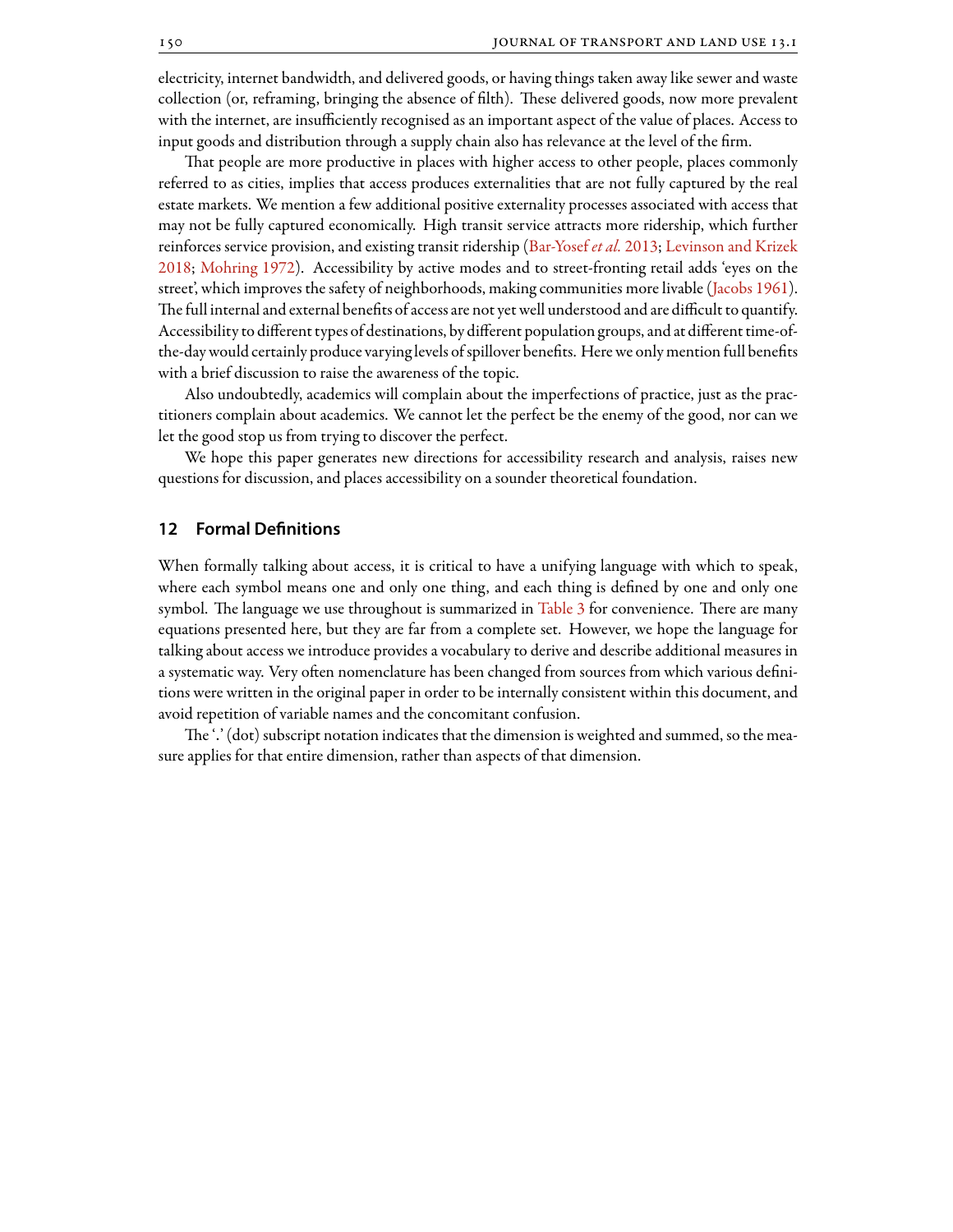| <b>Table 3:</b> Nomenclature |  |
|------------------------------|--|
|------------------------------|--|

<span id="page-22-0"></span>

| Variable                                                                                                   | Definition                                                                                      | $\boldsymbol{\S}$ |
|------------------------------------------------------------------------------------------------------------|-------------------------------------------------------------------------------------------------|-------------------|
| $\beta_0, \beta_1$                                                                                         | Scaling and discounting coefficients.                                                           | 6.3               |
|                                                                                                            | Perceived weight for travel time cost elements. e                                               | 3.2               |
| $\overset{\eta_e}{\theta}_m$                                                                               | Impedance factor for mode m.                                                                    | 4.3               |
| Λ                                                                                                          | Lifecycle discounting function.                                                                 | 10                |
| $A_{i,b,z,m,e,t,p}$                                                                                        | Accessibility at location $i$ , time $h$ , activity $z$ , by mode $m$ , considering             | 2.1               |
|                                                                                                            | cost elements <i>e</i> for group $p \cdot \sum_j$ .                                             |                   |
|                                                                                                            | Mode-share weighted primal access.                                                              | 7.1               |
| $\begin{array}{c} A^{X}_{i,b,z,,e,t,p}\\ A^{*}_{i,,\ldots,e,t,p}\\ A^{**}_{i,,\ldots,e,t,p}\\ \end{array}$ | Multiple time slice, multiple activity, maximal mode access for system.                         | 7.2               |
|                                                                                                            | Multiple time slice, multiple activity, maximal mode access (primal) for                        | 7.3               |
|                                                                                                            | system, considering mode availability $(V_{i,m})$ .                                             |                   |
| $A_i$                                                                                                      | Matrix of full accessibilities at i.                                                            | 9                 |
|                                                                                                            | Accessibility over the lifecycle.                                                               | 10                |
|                                                                                                            | Passive access (ease of being reached).                                                         | 2.2               |
| $\mathbf{A}_{\mathbf{i},\mathbf{\Lambda}}$<br>$A_i^{\circ}$<br>$A_{i,b,j/w,m,e,t,p}$<br>$C_{ij,m,e}$       | Access to jobs discounting for competition from other workers.                                  | 6.4               |
|                                                                                                            | Cost of travel between $i$ and $j$ by mode $m$ considering cost components                      | 3.4               |
|                                                                                                            | $\ell.$                                                                                         |                   |
|                                                                                                            | Matrix of full costs for mode m.                                                                | 3.4               |
| $\mathbf{C}_{\mathbf{ij},\mathbf{m}}$ $D_{\mathbf{z}}$                                                     | Duration of activity z.                                                                         | 6.2               |
| e, E                                                                                                       | Index of cost elements, Total number of cost elements.                                          | 3.4               |
| $e_t, E_t$                                                                                                 | Index of travel time elements, Total number of travel time elements.                            | 3.1               |
| $e_{int}$ , $E_{int}$                                                                                      | Index of internal cost elements, Total number of internal cost elements.                        | 3.3               |
| $e_{full}, E_{full}$                                                                                       | Index of full cost elements, Total number of full cost elements.                                | 3.4               |
| $f(C_{ij,m,e})$                                                                                            | Impedance function.                                                                             | 2.1               |
| $g(O_j)$                                                                                                   | Opportunities discounting function.                                                             | 6.3               |
| h, H                                                                                                       | Index of times-of-day (time slices), total number of time slices.                               | 5                 |
| i, I                                                                                                       | Index for origins, total number of origins.                                                     | $\overline{2}$    |
| j, J                                                                                                       | Index for destinations, total number of destinations.                                           | $\overline{2}$    |
| k, K                                                                                                       | Index for category, Total number of categories.                                                 | 8                 |
| l, L                                                                                                       | Index for lifecycle (years), Total number of years.                                             | 10                |
| m, M                                                                                                       | Index of modes, total number of modes.                                                          | 7                 |
| $\boldsymbol{N}$                                                                                           | Threshold number of activities.                                                                 | 2.1               |
| 0                                                                                                          | Index of origins.                                                                               |                   |
|                                                                                                            | Opportunities at $j$ of type $z$ at time $h$ .                                                  | 2.1               |
| $\mathcal{O}_{j,z,b}$ $\mathcal{O}_{\mathfrak{j}}$                                                         | Matrix of full opportunities.                                                                   | 9                 |
| p, P                                                                                                       | Index for population subgroup, total number of subgroups.                                       | 2.4               |
| $\boldsymbol{r}$                                                                                           | Interest rate.                                                                                  | 10                |
|                                                                                                            | Distance.                                                                                       | 3.1               |
| $s_{ij}$                                                                                                   | Population at origin $i$ in group $p$ .                                                         | 2.4               |
| $S_{i,p}$                                                                                                  | Travel time threshold, upper bound, lower bound.                                                | 4.1               |
| $t_{ub}$ , $t_{lb}$                                                                                        |                                                                                                 | 3 <sup>1</sup>    |
| $t_{ij,e_t,m} \\ t_{ij,,m}^P$                                                                              | Travel time between i and j considering time element $e_t$ and mode m<br>Perceived travel time. |                   |
|                                                                                                            |                                                                                                 | 3.2               |
| $\overset{t_p}{U_b}$                                                                                       | Travel time for person $p$ .                                                                    | $\overline{3}$    |
|                                                                                                            | Weight of each time slice $h$ .                                                                 | 5                 |
| $v_{ij}$                                                                                                   | Velocity (speed).                                                                               | 3.1               |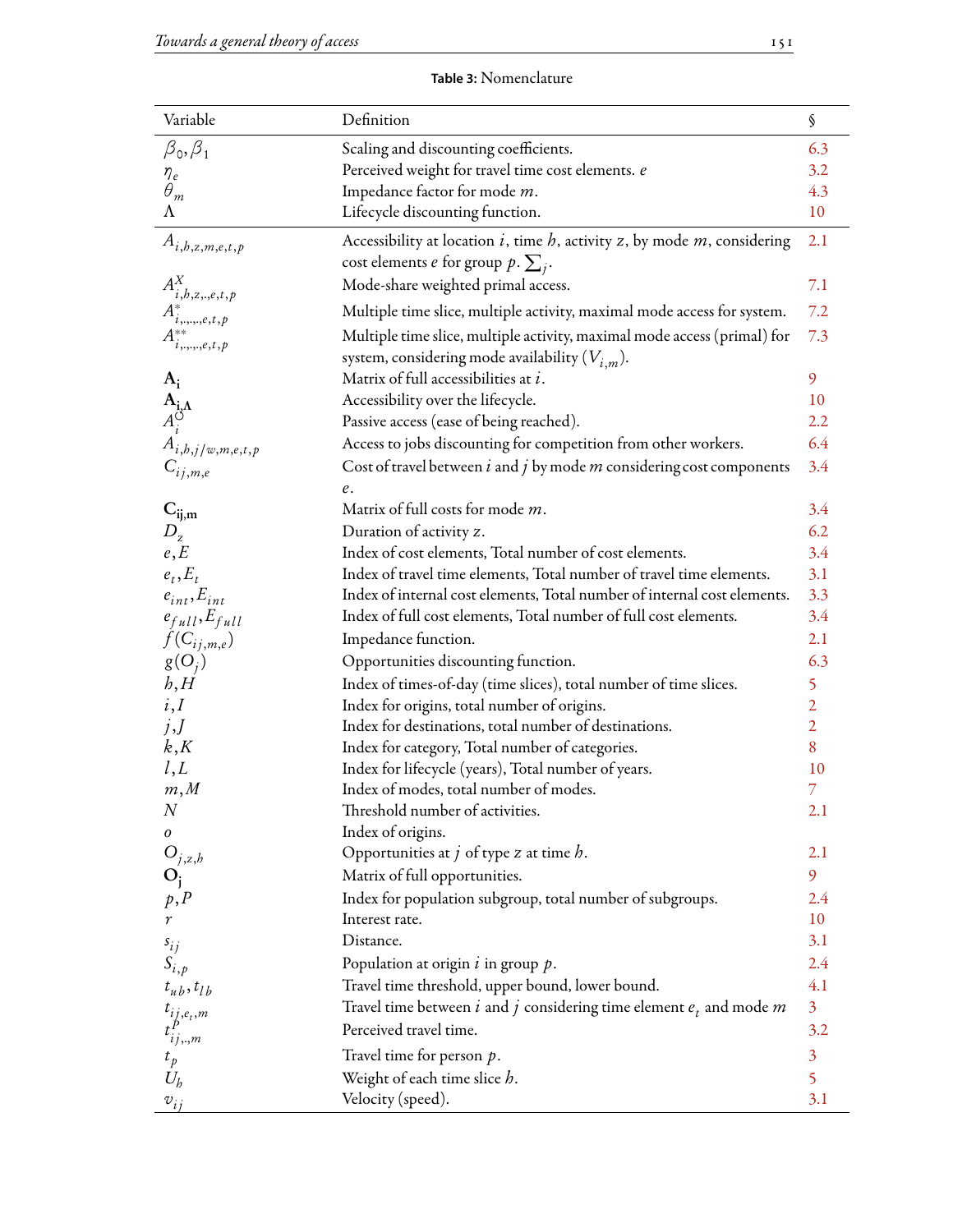| $I\leq 2$            | JOURNAL OF TRANSPORT AND LAND USE 13.1                        |     |
|----------------------|---------------------------------------------------------------|-----|
|                      | Continuation of Table 3                                       |     |
| $V_{i,m}$            | Matrix of modal availability at origin i for mode $m$ (0, 1). | 7.3 |
| W                    | Minimum wage rate or measure of value of time.                | 3.3 |
| $W_{z}$              | Weight for activity type z.                                   | 6.1 |
| $\frac{X_{ij,m}}{Y}$ | Share of a given mode $m(0,1)$ in a given market $(ij)$ .     | 7.1 |
|                      | Matrix of activity substitutability, complementarity.         | 6.1 |
| $z, \overline{Z}$    | Index of activities, total number of types of activities.     | 6.1 |
| \$                   | Monetary cost of travel.                                      | 3.3 |
|                      | End of Table                                                  |     |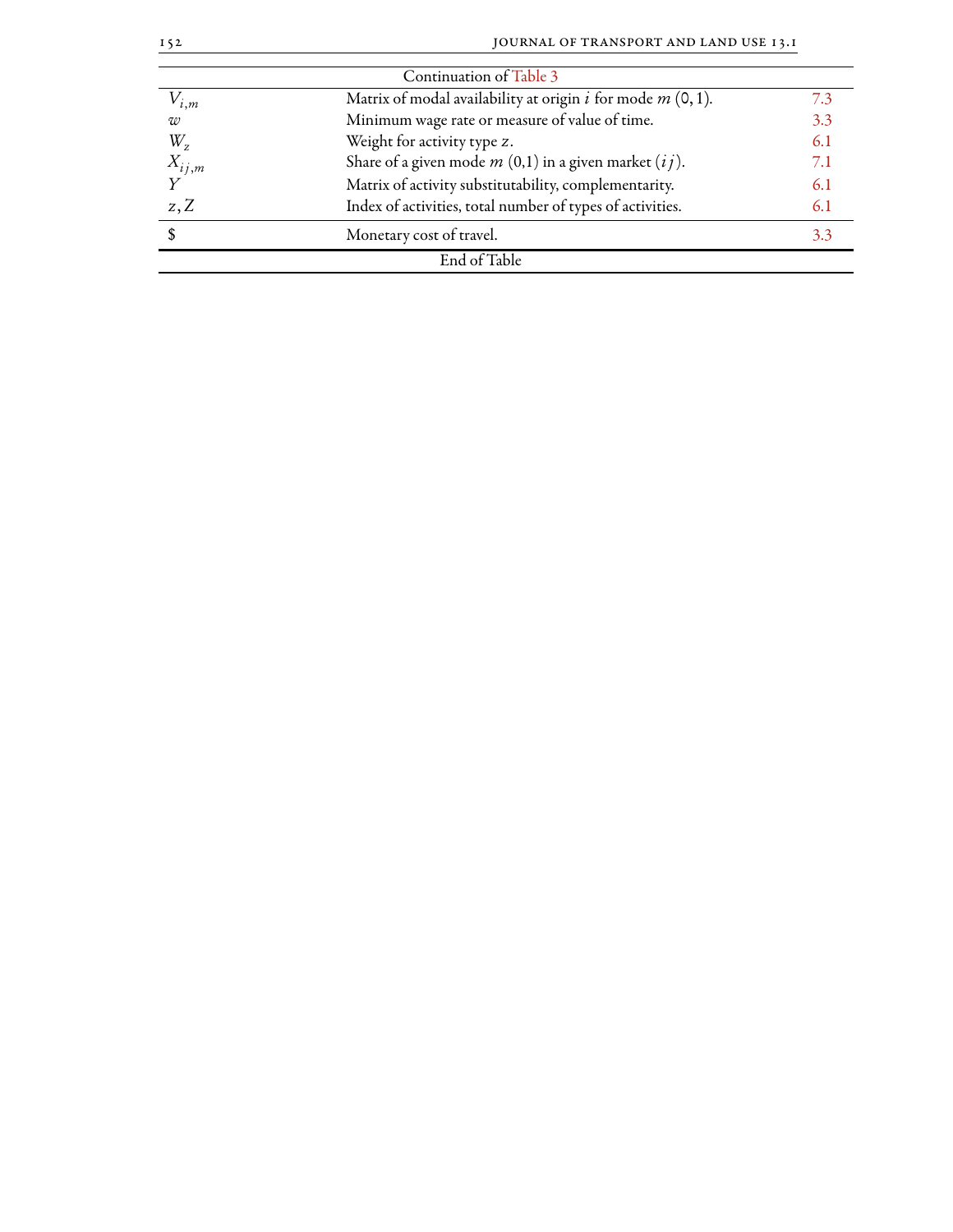# **References**

- <span id="page-24-8"></span>Abou-Zeid, M., R. Witter, M. Bierlaire, V. Kaufmann, and M. Ben-Akiva. 2012. Happiness and travel mode switching: findings from a Swiss public transportation experiment. *Transport Policy*, 19(1):93–104.
- <span id="page-24-19"></span>Antunes, A., A. Seco, and N. Pinto. 2003. An accessibility–maximization approach to road network planning. *Computer-Aided Civil and Inastructure Engineering*, 18(3):224–240.
- <span id="page-24-21"></span>Bar-Yosef, A., K. Martens, and I. Benenson. 2013. A model of the vicious cycle of a bus line. *Transportation Research Part B: Methodological*, 54:37–50.
- <span id="page-24-13"></span>Batty, M. 2009. Accessibility: in search of a unified theory. *Environment and Planning B: Planning and Design*, 36(0):191–194.
- <span id="page-24-11"></span>Beesley, M. E. 1965. The value of time spent in travelling: some new evidence. *Economica*, 32(126):174–185.
- <span id="page-24-20"></span>Ben-Akiva, M. and M. Bierlaire. 1999. Discrete choice methods and their applications to short term travel decisions. In *Handbook of Transportation Science*, pp. 5–33. Springer.
- <span id="page-24-5"></span>Benenson, I., K. Martens, Y. Rofé, and A. Kwartler. 2011. Public transport versus private car gis-based estimation of accessibility applied to the tel aviv metropolitan area. *The Annals of Regional Science*, 47(3):499–515.
- <span id="page-24-18"></span>Bentlage, M., S. Lüthi, and A. Thierstein. 2013. Knowledge creation in german agglomerations and accessibility–an approach involving non-physical connectivity. *Cities*, 30:47–58.
- <span id="page-24-14"></span>Bocarejo, J. P. and D. R. Oviedo. 2012. Transport accessibility and social inequities: a tool for identification of mobility needs and evaluation of transport investments. *Journal of Transport Geography*, 24:142–154.
- <span id="page-24-16"></span>Boisjoly, G. and A. El-Geneidy. 2016. Daily fluctuations in transit and job availability: A comparative assessment of time-sensitive accessibility measures. *Journal of Transport Geography*, 52:73–81.
- <span id="page-24-15"></span>Bruinsma, F. and P. Rietveld. 1998. The accessibility of european cities: theoretical framework and comparison of approaches. *Environment and Planning A*, 30(3):499–521.
- <span id="page-24-6"></span>Carrion, C. and D. M. Levinson. 2019. Over-and under-estimation of travel time on commute trips: GPS vs. self-reporting. *Urban Science*, 3(3):70.
- <span id="page-24-3"></span>Cascetta, E. 2009. *Transportation Systems Analysis: Models and Applications*, volume 29. Springer Science & Business Media.
- <span id="page-24-17"></span>Cascetta, E., A. Cartenì, and M. Montanino. 2016. A behavioral model of accessibility based on the number of available opportunities. *Journal of Transport Geography*, 51:45–58.
- <span id="page-24-0"></span>Cervero, R. 2001. Efficient urbanisation: economic performance and the shape of the metropolis. *Urban Studies*, 38(10):1651–1671.
- <span id="page-24-10"></span>Chaloux, N., G. Boisjoly, E. Grisé, A. El-Geneidy, and D. M. Levinson. 2019. I only get some satisfaction: Introducing satisfaction into measures of accessibility. *Transportation Research Part F: Traffic Psychology and Behaviour*, 62:833–843.
- <span id="page-24-7"></span>Chang, J. S. and J.-H. Lee. 2008. Accessibility analysis of Korean high-speed rail: A case study of the Seoul metropolitan area. *Transport Reviews*, 28(1):87–103.
- <span id="page-24-9"></span>Chen, S., Y. Fan, Y. Cao, and A. Khattak. 2019. Assessing the relative importance offactors influencing travel happiness. *Travel Behaviour and Society*, 16:185–191.
- <span id="page-24-12"></span>Cui, M. and D. M. Levinson. 2018. Full cost accessibility. *Journal of Transport and Land Use*, 11(1):661–679. [doi: doi:10.5198/jtlu.2018.1042.](http://dx.doi.org/doi:10.5198/jtlu.2018.1042)
- <span id="page-24-4"></span>Cui, M. and D. M. Levinson. 2019a. Measuring full cost accessibility by auto. *Journal of Transport and Land Use*, 12(1):649–672.
- <span id="page-24-2"></span>Cui, M. and D. M. Levinson. 2019b. Primal and dual access. *Geographical Analysis*.
- <span id="page-24-1"></span>Deng, T. 2013. Impacts of transport infrastructure on productivity and economic growth: Recent advances and research challenges. *Transport Reviews*, 33(6):686–699.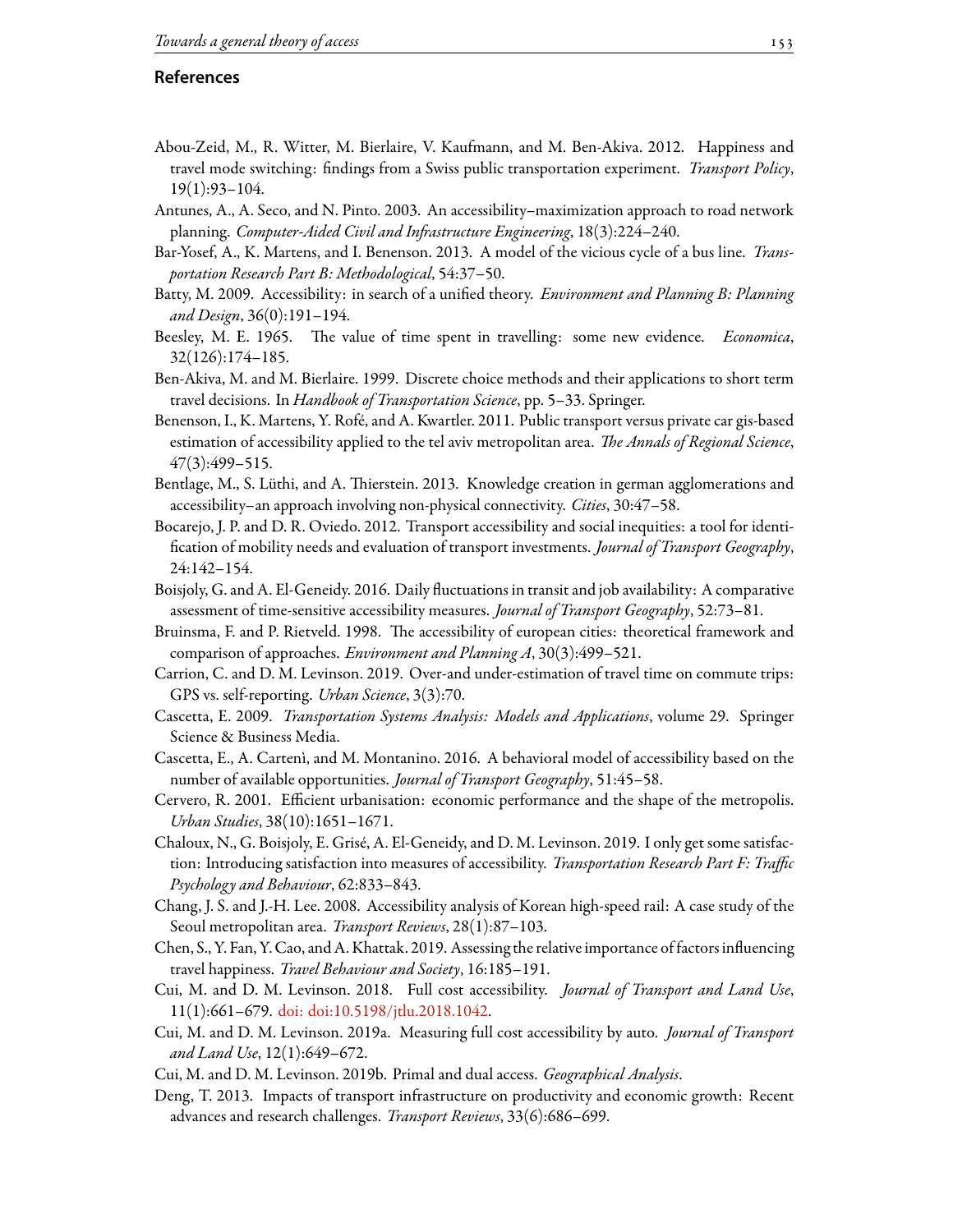- <span id="page-25-20"></span>Douglas, P. C. and C. W. Cobb. 1928. A theory of production. *The American Economic Review*, 18(1):139–165.
- <span id="page-25-0"></span>El-Geneidy, A. and D. Levinson. 2006. Access to destinations: Development of accessibility measures. Technical Report Mn/DOT 2006-16, University of Minnesota Center for Transportation Studies.
- <span id="page-25-11"></span>El-Geneidy, A. and D. M. Levinson. 2007. Mapping accessibility over time. *Journal of Maps*, 3(1):76– 87.
- <span id="page-25-5"></span>El-Geneidy, A., D. M. Levinson, E. Diab, G. Boisjoly, D. Verbich, and C. Loong. 2016. The cost of equity: Assessing transit accessibility and social disparity using total travel cost. *Transportation Research Part A: Policy and Practice*, 91:302–316.
- <span id="page-25-7"></span>Fan, Y., A. Guthrie, and D. M. Levinson. 2016. Waiting time perceptions at transit stops and stations: Effects of basic amenities, gender, and security. *Transportation Research Part A: Policy and Practice*, 88:251–264.
- <span id="page-25-17"></span>Farber, S. and L. Fu. 2017. Dynamic public transit accessibility using travel time cubes: Comparing the effects of infrastructure (dis) investments over time. *Computers, Environment and Urban Systems*, 62:30–40.
- <span id="page-25-6"></span>Farber, S., M. Z. Morang, and M. J. Widener. 2014. Temporal variability in transit-based accessibility to supermarkets. *Applied Geography*, 53:149–159.
- <span id="page-25-16"></span>Ford, A. C., S. L. Barr, R. J. Dawson, and P. James. 2015. Transport accessibility analysis using gis: Assessing sustainable transport in london. *ISPRS International Journal of Geo-Information*, 4(1):124– 149.
- <span id="page-25-4"></span>Geurs, K. T., J. R. van Eck, *et al.* 2003. Evaluation of accessibility impacts of land-use scenarios: the implications of job competition, land-use, and infrastructure developments for the netherlands. *Environment and Planning B*, 30(1):69–88.
- <span id="page-25-1"></span>Geurs, K. T. and B. Van Wee. 2004. Accessibility evaluation of land-use and transport strategies: review and research directions. *Journal of Transport Geography*, 12(2):127–140.
- <span id="page-25-21"></span>Giuliano, G., P. Gordon, Q. Pan, and J. Park. 2010. Accessibility and residential land values: some tests with new measures. *Urban Studies*, 47(14):3103–3130.
- <span id="page-25-9"></span>Goodwin, P. 1974. Generalised time and the problem of equity in transport studies. *Transportation*,  $3(1):1-23.$
- <span id="page-25-13"></span>Goodwin, P. 1981. The usefulness of travel budgets. *Transportation Research Part A: General*, 15(1):97–106.
- <span id="page-25-3"></span>Greater Sydney Commission. 2018. *A Metropolis of Three Cities*. Greater Sydney Commission.
- <span id="page-25-12"></span>Grengs, J. 2015. Nonwork accessibility as a social equity indicator. *International Journal of Sustainable Transportation*, 9(1):1–14.
- <span id="page-25-2"></span>Hansen, W. G. 1959. How accessibility shapes land use. *Journal of the American Institute of Planners*, 25(2):73–76.
- <span id="page-25-15"></span>Hayes, M. C. and A. G.Wilson. 1971. Spatial interaction. *Socio-Economic Planning Sciences*, 5(1):73– 95.
- <span id="page-25-10"></span>Hensher, D. 2019. Using the average wage rate to assess the merit of value of travel time savings: A concern and clarification. *Transport Findings*.
- <span id="page-25-18"></span>Holl, A. 2007. Twenty years of accessibility improvements. the case of the Spanish motorway building programme. *Journal of Transport Geography*, 15(4):286–297.
- <span id="page-25-19"></span>Hou, Y., V. Garikapati, S. E. Young, A. Nag, and T. Grushka. 2019. The mobility energy productivity (mep) metric. Technical report, National Renewable Energy Lab.(NREL), Golden, CO (United States).
- <span id="page-25-14"></span>Huang, J., D.M. Levinson, J.Wang, J. Zhou, and Z.-j.Wang. 2018. Tracking job and housing dynamics with smartcard data. *Proceedings of the National Academy of Sciences*, 115(50):12710–12715.
- <span id="page-25-8"></span>Iacono, M., K. Krizek, and A. El-Geneidy. 2008a. How close is close enough? estimating accurate distance decay functions by purpose and modes.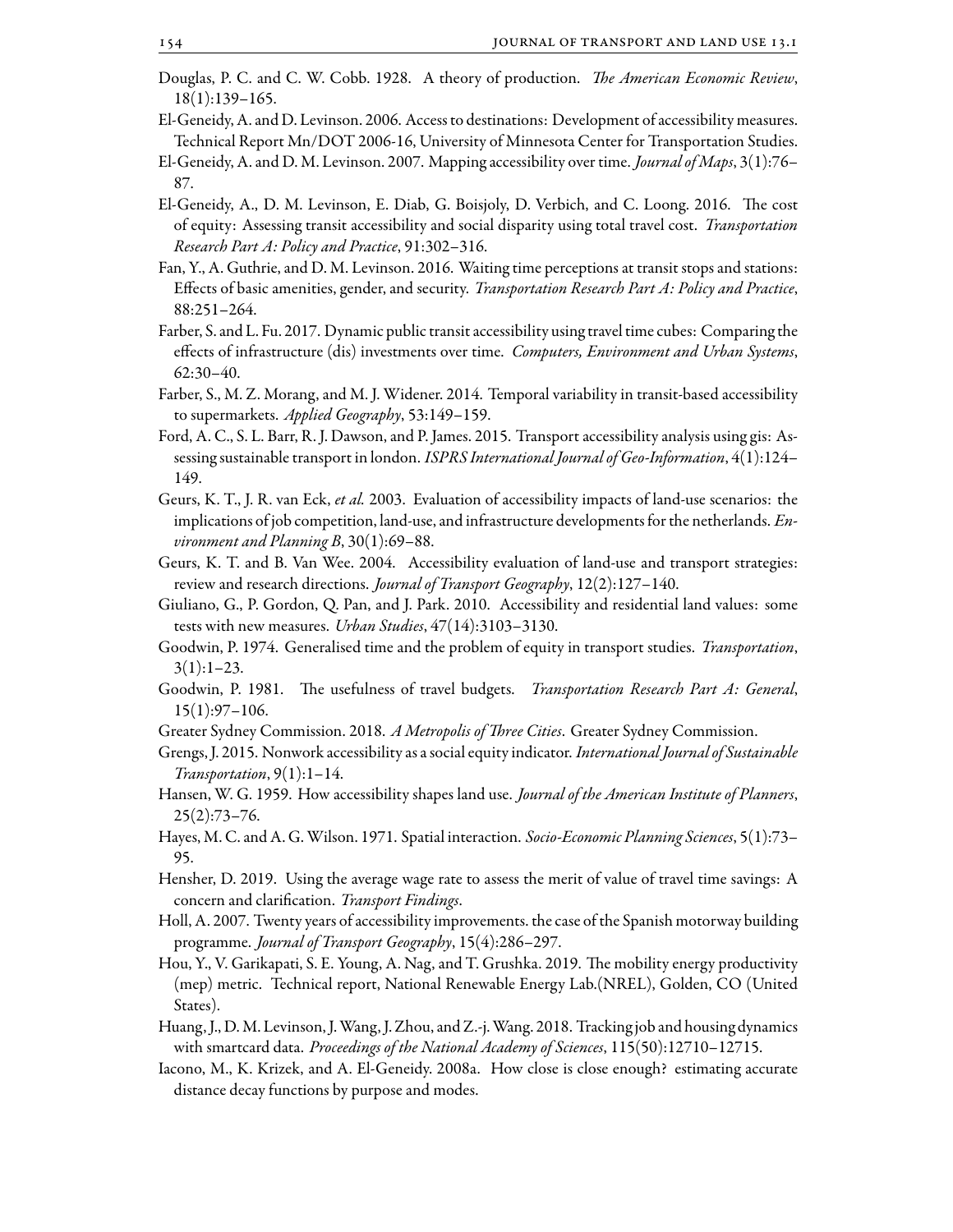- <span id="page-26-17"></span>Iacono, M., K. Krizek, and A. M. El-Geneidy. 2008b. Access to destinations: How close is close enough? estimating accurate distance decay functions for multiple modes and different purposes.
- <span id="page-26-13"></span>Iacono, M., K. J. Krizek, and A. El-Geneidy. 2010. Measuring non-motorized accessibility: issues, alternatives, and execution. *Journal of Transport Geography*, 18(1):133–140.
- <span id="page-26-3"></span>Iacono, M. and D. M. Levinson. 2017. Accessibility dynamics and location premia: Do land values follow accessibility changes? *Urban Studies*, 54(2):364–381.
- <span id="page-26-1"></span>Ihlanfeldt, K. R. and D. L. Sjoquist. 1990. Job accessibility and racial differences in youth employment rates. *The American Economic Review*, 80(1):267–276.
- <span id="page-26-11"></span>Ingram, D. R. 1971. The concept of accessibility: A search for an operational form. *Regional Studies*, 5(2):101–107.
- <span id="page-26-23"></span>Jacobs, J. 1961. *The Death and Life of Great American Cities*. Vintage.
- <span id="page-26-9"></span>Jones, P. and E. Peppiatt. 1996. Managing perceptions of waiting times in service queues. *International Journal of Service Industry Management*, 7(5):47–61.
- <span id="page-26-19"></span>Knox, P. L. 1978. The intraurban ecology of primary medical care: patterns of accessibility and their policy implications. *Environment and Planning A*, 10(4):415–435.
- <span id="page-26-2"></span>Kockelman, K. M. 1997. Travel behavior as function of accessibility, land use mixing, and land use balance: evidence from San Francisco Bay Area. *Transportation Research Record*, 1607(1):116–125.
- <span id="page-26-16"></span>Kwan, M.-P. 1998. Space-time and integral measures of individual accessibility: a comparative analysis using a point-based framework. *Geographical Analysis*, 30(3):191–216.
- <span id="page-26-8"></span>Lagune-Reutler, M., A. Guthrie, Y. Fan, and D. M. Levinson. 2016. Transit stop environments and waiting time perception: Impacts of trees, traffic exposure, and polluted air. *Transportation Research Record: Journal of the Transportation Research Board*, (2543):82–90.
- <span id="page-26-12"></span>Lam, T. C. and K. A. Small. 2001. The value of time and reliability: measurement from a value pricing experiment. *Transportation Research Part E: Logistics and Transportation Review*, 37(2-3):231–251.
- <span id="page-26-10"></span>Larson, R., B. Larson, and K. Katz. 1991. Prescription for waiting–in line blues: Entertain, enlighten and engage. *Sloan Management Review (winter)*, 32(2):44–55.
- <span id="page-26-7"></span>Lee, S., C. Yi, and S.-P. Hong. 2013. Urban structural hierarchy and the relationship between the ridership of the Seoul Metropolitan Subway and the land-use pattern of the station areas. *Cities*, 35:69–77.
- <span id="page-26-6"></span>Lei, T. L. and R. L. Church. 2010. Mapping transit-based access: integrating GIS, routes and schedules. *International Journal of Geographical Information Science*, 24(2):283–304.
- <span id="page-26-20"></span>Levinson, D. and S. Kanchi. 2002. Road capacity and the allocation of time. *Journal of Transportation and Statistics*, 5(1).
- <span id="page-26-14"></span>Levinson, D. and A. Kumar. 1994. The rational locator: why travel times have remained stable. *Journal of the American Planning Association*, 60(3):319–332.
- <span id="page-26-0"></span>Levinson, D.M. 1998. Accessibility and the journey to work. *Journal of TransportGeography*, 6(1):11– 21.
- <span id="page-26-4"></span>Levinson, D. M. 2007. Density and dispersion: the co-development of land use and rail in London. *Journal of Economic Geography*, 8(1):55–77.
- <span id="page-26-5"></span>Levinson, D. M., D. Giacomin, and A. Badsey-Ellis. 2015. Accessibility and the choice of network investments in the London Underground. *Journal of Transport and Land Use*, 9(1):131–150.
- <span id="page-26-22"></span>Levinson, D. M. and K. J. Krizek. 2018. *Metropolitan Transport and Land Use: Planning for Place and Plexus*. Routledge.
- <span id="page-26-18"></span>Levinson, D. M. and A. Kumar. 1995. A multi-modal trip distribution model. *Transportation Research Record*, 1466:124–131.
- <span id="page-26-21"></span>Luo, W. and F. Wang. 2003. Measures of spatial accessibility to health care in a GIS environment: synthesis and a case study in the Chicago region. *Environment and Planning B: Planning and Design*, 30(6):865–884.
- <span id="page-26-15"></span>Marchetti, C. 1994. Anthropological invariants in travel behavior. *Technological Forecasting and Social Change*, 47(1):75–88.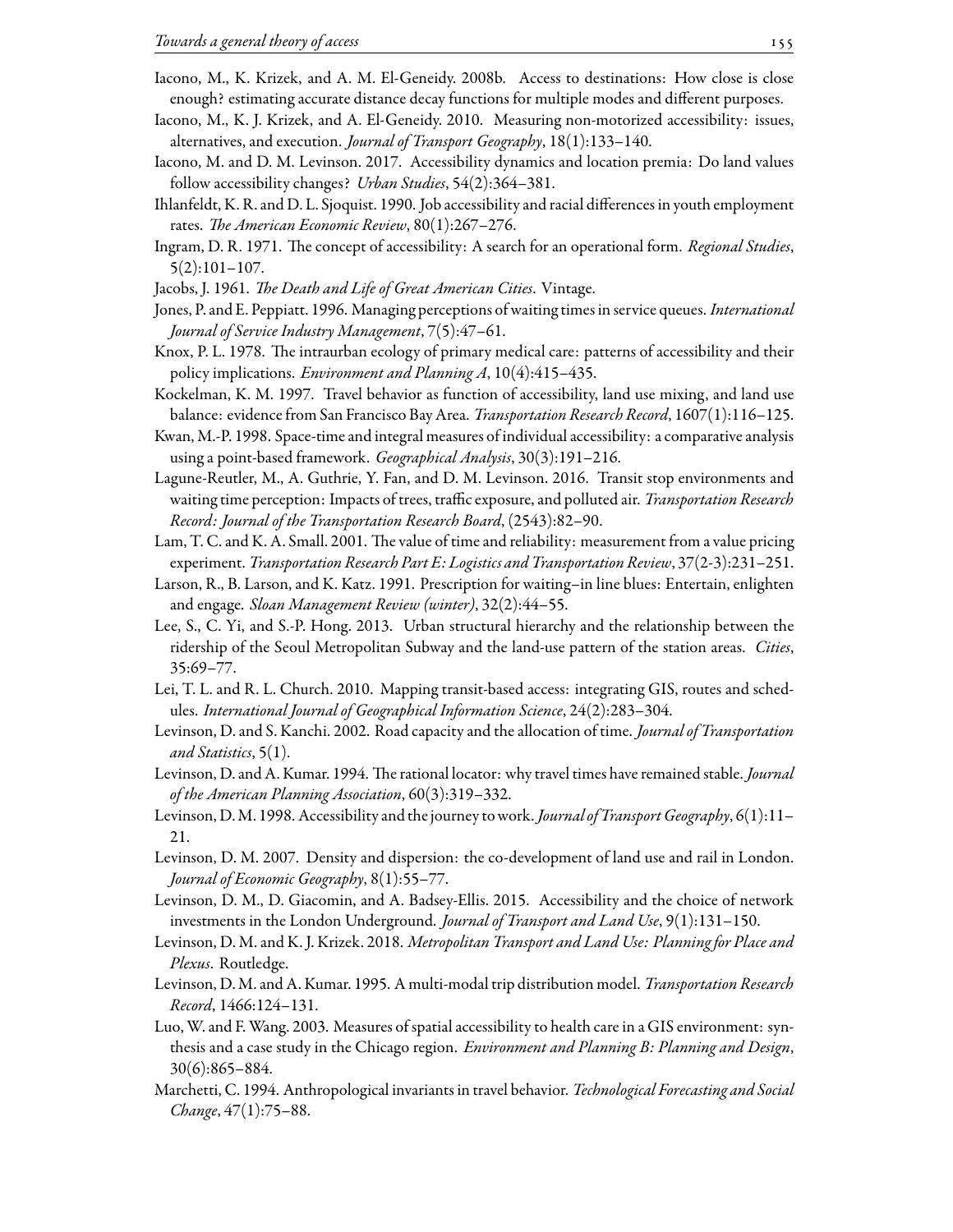<span id="page-27-20"></span><span id="page-27-3"></span>Martens, K. 2016. *Transport justice: Designing fair transportation systems*. Routledge.

- Melo, P. C., D. J. Graham, D. M. Levinson, and S. Aarabi. 2017. Agglomeration, accessibility and productivity: Evidence for large metropolitan areas in the us. *Urban Studies*, 54(1):179–195.
- <span id="page-27-22"></span>Merlin, L. A. 2017. A portrait of accessibility change for four US metropolitan areas. *Journal of Transport and Land Use*, 10:309–336.
- <span id="page-27-5"></span>Miller, E. J. 2018. Accessibility: measurement and application in transportation planning. *Transport Reviews*, 38(5):551–555. [doi: 10.1080/01441647.2018.1492778](http://dx.doi.org/10.1080/01441647.2018.1492778).
- <span id="page-27-7"></span>Miller, H. J. 1991. Modelling accessibility using space-time prism concepts within geographical information systems. *International Journal of Geographical Information System*, 5(3):287–301.
- <span id="page-27-23"></span>Mohring, H. 1972. Optimization and scale economies in urban bus transportation. *The American Economic Review*, 62(4):591–604.
- <span id="page-27-12"></span>Mokhtarian, P. L. and C. Chen. 2004. TTB or not TTB, that is the question: A review and analysis of the empirical literature on travel time (and money) budgets. *Transportation Research Part A: Policy and Practice*, 38(9):643–675.
- <span id="page-27-1"></span>Moniruzzaman, M. and A. Páez. 2012. Accessibility to transit, by transit, and mode share: application of a logistic model with spatial filters. *Journal of Transport Geography*, 24:198–205.
- <span id="page-27-9"></span>Moya-Gómez, B. and J. C. García-Palomares. 2015. Working with the daily variation in infrastructure performance on territorial accessibility. the cases of Madrid and Barcelona. *European Transport Research Review*, 7(2):20.
- <span id="page-27-16"></span>Murphy, B. and A. Owen. 2019. Implementing low-stress bicycle routing in national accessibility evaluation. *Transportation Research Record*, p. 0361198119837179.
- <span id="page-27-4"></span>National Academy of Sciences. 1999. *Science and Creationism: A View om the National Academy of Sciences, Second Edition*.
- <span id="page-27-11"></span>Neutens, T. 2015. Accessibility, equity and health care: review and research directions for transport geographers. *Journal of Transport Geography*, 43:14–27.
- <span id="page-27-6"></span>Niemeier, D. A. 1997. Accessibility: an evaluation using consumer welfare. *Transportation*, 24(4):377–396.
- <span id="page-27-15"></span>O'Kelly, M. E. and M. W. Horner. 2003. Aggregate accessibility to population at the county level: US 1940–2000. *Journal of Geographical Systems*, 5(1):5–23.
- <span id="page-27-0"></span>O'Regan, K. and J. M. Quigley. 1999. Accessibility and economic opportunity. In *Essays in Transportation Economics and Policy: A Handbook in Honor of John R. Meyer*. The Brookings Institution.
- <span id="page-27-10"></span>Osland, L. and I. Thorsen. 2008. Effects on housing prices of urban attraction and labor-market accessibility. *Environment and Planning A*, 40(10):2490–2509.
- <span id="page-27-13"></span>O'Sullivan, D., A. Morrison, and J. Shearer. 2000. Using desktop GIS for the investigation of accessibility by public transport: an isochrone approach. *International Journal of Geographical Information Science*, 14(1):85–104.
- <span id="page-27-17"></span>Owen, A. and D. M. Levinson. 2014. Access across America: Transit 2014. Technical report, Accessibility Observatory, University of Minnesota.
- <span id="page-27-2"></span>Owen, A. and D. M. Levinson. 2015. Modeling the commute mode share of transit using continuous accessibility to jobs. *Transportation Research Part A: Policy and Practice*, 74:110–122.
- <span id="page-27-18"></span>Owen, A., D. M. Levinson, and B. Murphy. 2014. Access across America: Walking 2014. Technical report, Accessibility Observatory, University of Minnesota.
- <span id="page-27-14"></span>Owen, A. and B. Murphy. 2019. Temporal sampling and service frequency harmonics in transit accessibility evaluation. *Journal of Transport and Land Use*, 12(1):893–913.
- <span id="page-27-19"></span>Owen, A., B. Murphy, and D. M. Levinson. 2018. Access Across America: Auto 2016. Technical report.
- <span id="page-27-21"></span>Palmateer, C. 2018. *The Distribution of Access: Evaluating Justice in Transport*. Ph.D. thesis, University of Minnesota.
- <span id="page-27-8"></span>Papa, E. and P. Coppola. 2012. Gravity-based accessibility measures for integrated transport-land use planning (grabam). *Accessibility Instruments for Planning Practice*, pp. 117–124.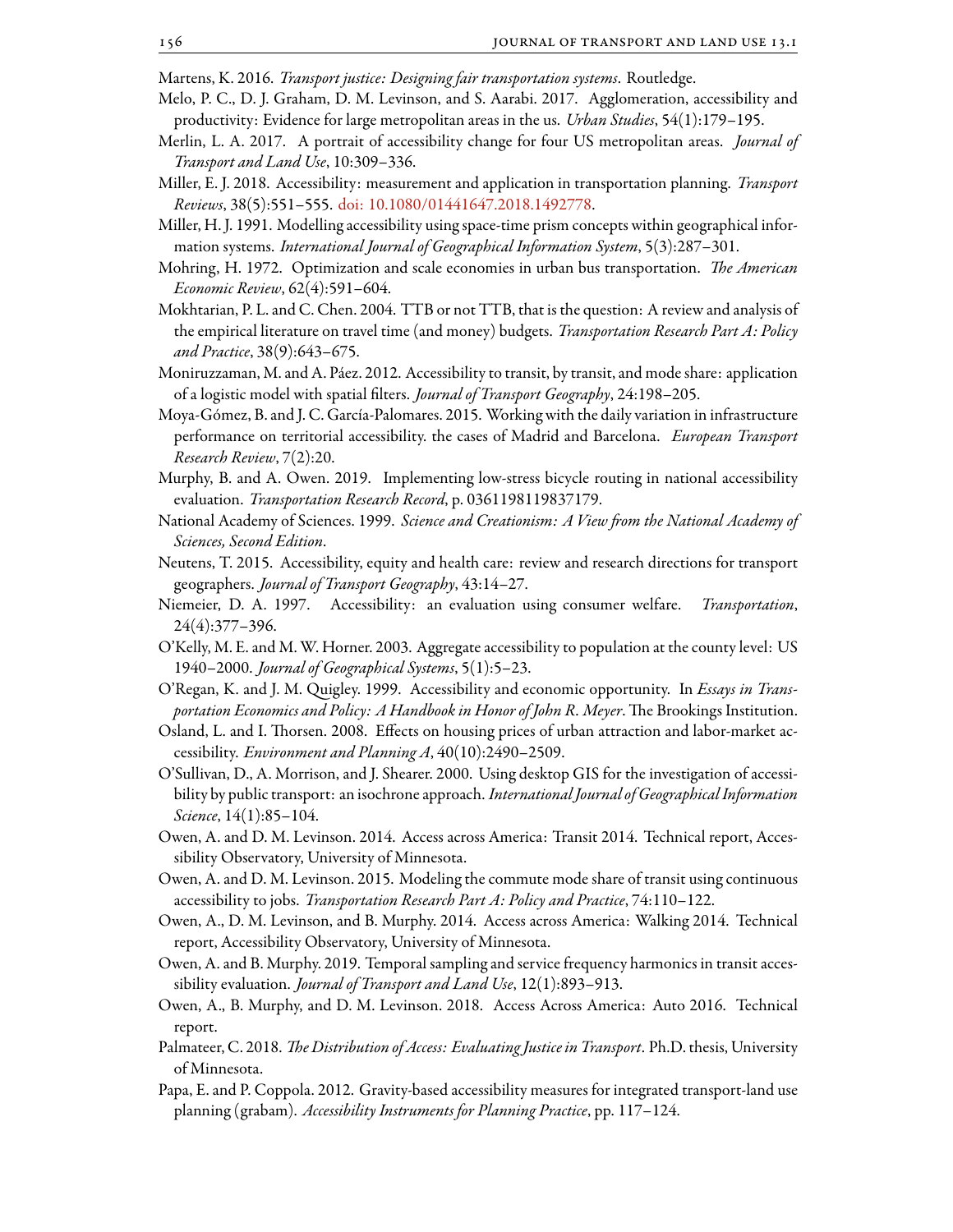- <span id="page-28-8"></span>Parthasarathi, P., D. M. Levinson, and H. Hochmair. 2013. Network structure and travel time perception. *PloS One*, 8(10):e77718.
- <span id="page-28-5"></span>Popper, K. 1962. *Conjectures and Refutations: The Growth of Scientific Knowledge*. Basic Books.
- <span id="page-28-16"></span>Redmond, L. S. and P. L. Mokhtarian. 2001. The positive utility of the commute: modeling ideal commute time and relative desired commute amount. *Transportation*, 28(2):179–205.
- <span id="page-28-12"></span>Richardson, A. J. and W. Young. 1982. A measure of linked-trip accessibility. *Transportation Planning and Technology*, 7(2):73–82.
- <span id="page-28-14"></span>Sarlas, G. and K.W. Axhausen. 2018. Commuting distance and individual accessibility. *Arbeitsberichte Verkehrs-und Raumplanung*, 1376.
- <span id="page-28-2"></span>Shen, Q. 1998. Location characteristics of inner-city neighborhoods and employment accessibility of low-wage workers. *Environment and Planning B: Planning and Design*, 25(3):345–365.
- <span id="page-28-7"></span>Shen, Y., J. de Abreu e Silva, and L. M. Martínez. 2014. Assessing high-speed rail's impacts on land cover change in large urban areas based on spatial mixed logit methods: a case study of Madrid Atocha railway station from 1990 to 2006. *Journal of Transport Geography*, 41:184–196.
- <span id="page-28-3"></span>Shin, K., S. Washington, and K. Choi. 2007. Effects of transportation accessibility on residential property values: application of spatial hedonic price model in Seoul, South Korea, metropolitan area. *Transportation Research Record*, 1994(1):66–73.
- <span id="page-28-18"></span>Song, Y., H. J. Miller, J. Stempihar, and X. Zhou. 2017. Green accessibility: Estimating the environmental costs of network-time prisms for sustainable transportation planning. *Journal of Transport Geography*, 64:109–119.
- <span id="page-28-19"></span>Spence, N. and B. Linneker. 1994. Evolution of the motorway network and changing levels of accessibility in Great Britain. *Journal of Transport Geography*, 2(4):247–264.
- <span id="page-28-4"></span>Srour, I. M., K. M. Kockelman, and T. P. Dunn. 2002. Accessibility indices: Connection to residential land prices and location choices. *Transportation Research Record*, 1805(1):25–34.
- <span id="page-28-21"></span>Stouffer, S. A. 1960. Intervening opportunities and competing migrants. *Journal of Regional Science*,  $2(1):1-26.$
- <span id="page-28-10"></span>Stutzer, A. and B. S. Frey. 2008. Stress that doesn't pay: The commuting paradox. *Scandinavian Journal of Economics*, 110(2):339–366.
- <span id="page-28-9"></span>Tahmasbi, B. and H. Haghshenas. 2019. Public transport accessibility measure based on weighted door to door travel time. *Computers, Environment and Urban Systems*, 76:163–177.
- <span id="page-28-17"></span>Tahmasbi, B.,M. H.Mansourianfar, H.Haghshenas, and I.Kim. 2019. Multimodal accessibility-based equity assessment of urban public facilities distribution. *Sustainable Cities and Society*, p. 101633.
- <span id="page-28-6"></span>Tang, J., Y. Song, H. J. Miller, and X. Zhou. 2016. Estimating the most likely space–time paths, dwell times and path uncertainties from vehicle trajectory data: A time geographic method. *Transportation Research Part C: Emerging Technologies*, 66:176–194.
- <span id="page-28-13"></span>Tang, W. and D. M. Levinson. 2018. Deviation between actual and shortest travel time paths for commuters. *Journal of Transportation Engineering, Part A: Systems*, 144(8):04018042. [doi:](http://dx.doi.org/10.1061/JTEPBS.0000161) [10.1061/JTEPBS.0000161](http://dx.doi.org/10.1061/JTEPBS.0000161).
- <span id="page-28-15"></span>Tanner, J. C. 1981. Expenditure of time and money on travel. *Transportation Research Part A: General*, 15(1):25–38.
- <span id="page-28-0"></span>Underhill, P. 2004. *Call of the Mall: The Author of Why We Buy on the Geography of Shopping*. Simon and Schuster.
- <span id="page-28-1"></span>Underhill, P. 2009. *Why We buy: The Science of Shopping–Updated and Revised for the Internet, the Global Consumer, and Beyond*. Simon and Schuster.
- <span id="page-28-11"></span>van Lierop, D. and A. El-Geneidy. 2018. Is having a positive image of public transit associated with travel satisfaction and continued transit usage? An exploratory study of bus transit. *Public Transport*, 10(2):241–256.
- <span id="page-28-20"></span>Van Wee, B., M. Hagoort, and J. A. Annema. 2001. Accessibility measures with competition. *Journal of Transport Geography*, 9(3):199–208.